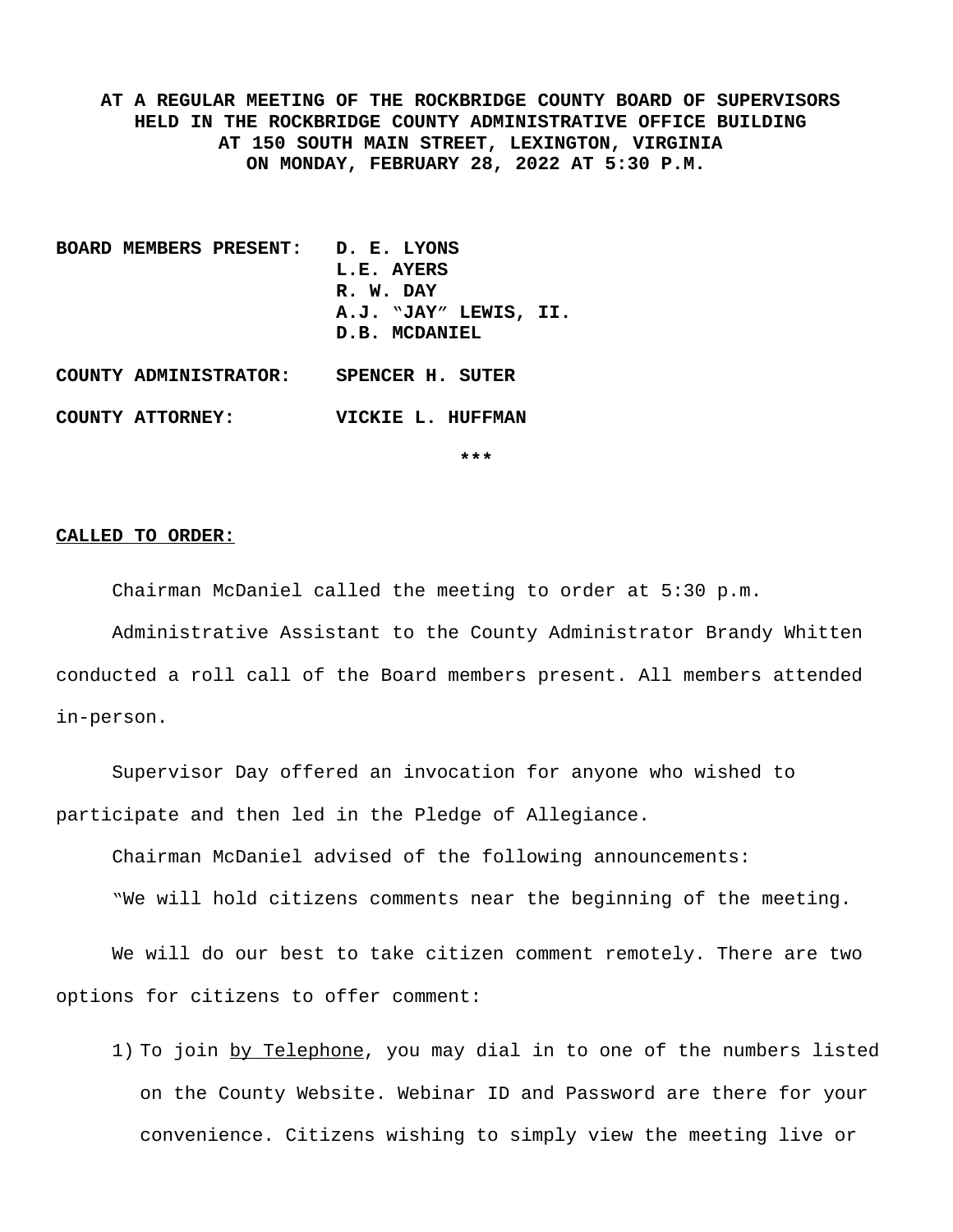after the fact can do so on the Rockbridge County Board of Supervisors YouTube Channel, also available on the County website.

2) If you wish to make a citizen comment as a Zoom meeting participant, you will use the "Raise your Hand" feature. You can press the "Raise Hand" button on the bottom of your Zoom window, or press \*9 if you are calling in by telephone."

#### **Changes to the Agenda:**

County Administrator Spencer Suter asked to add two (2) items to the agenda: Consideration to confirm the School Board's use of the School Capital reserve to fund A&E services for study and design of Floyd S Kay improvements and consideration to set public hearing for Old Courthouse Transaction.

Supervisor Day moved to modify the agenda as presented by adding these two items. Supervisor Ayers provide the second, and the motion carried by the following roll call vote by the Board:

Ayes: Day, Ayers, Lyons, Lewis, McDaniel Nays: None Absent: None Abstain: None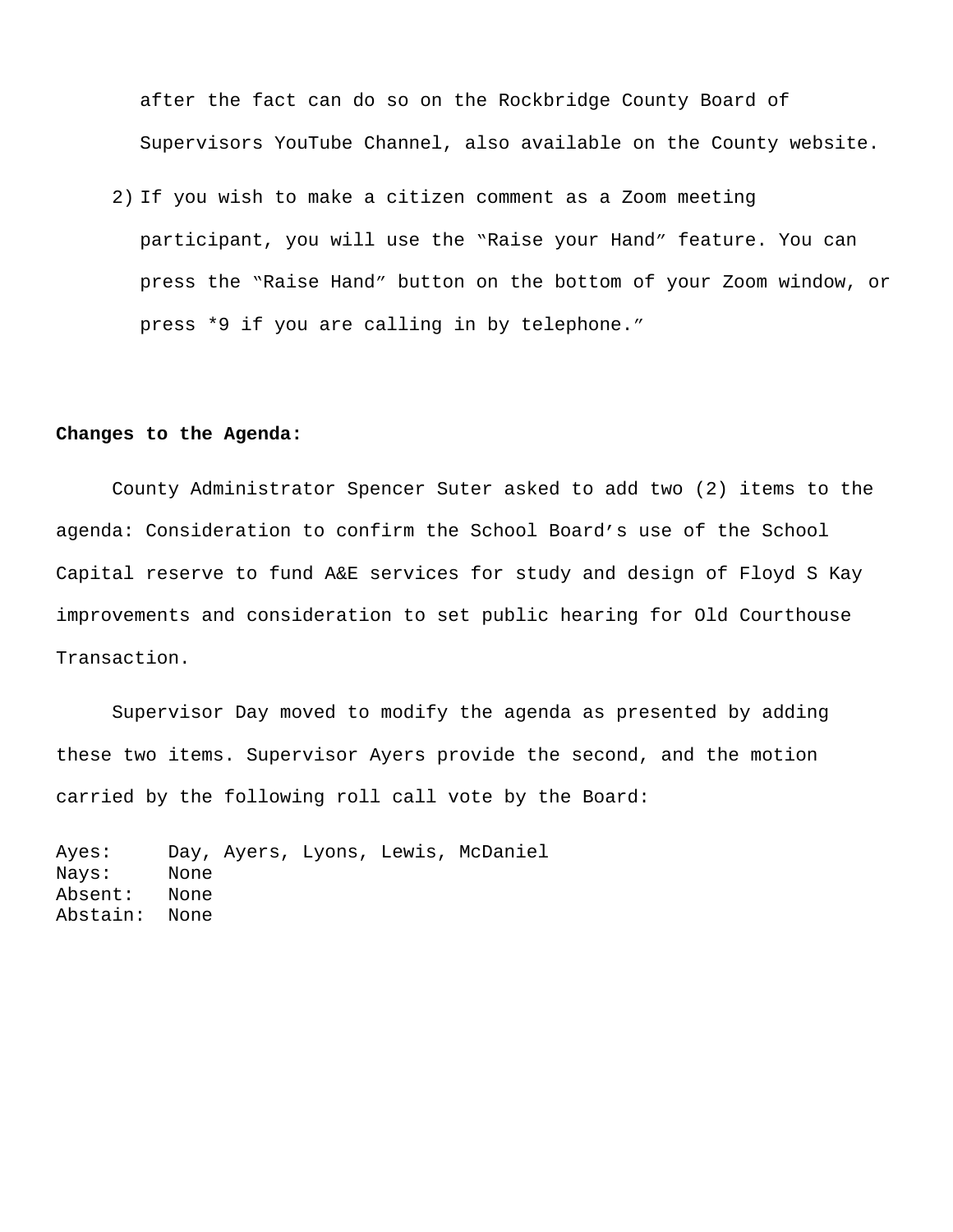#### **Recognitions and Presentations:**

#### **Introduction of new County employees:**

Fleet Services Supervisor Steve Kingery introduced new employees to his department. He noted that some had been working in his department for some time, but due to Covid, had not been introduced to the Board. He then recognized David Crawford who started his employment with the County January 1, 2020; Robert Conner who started his employment with the County March 23, 2020; and, Blaine Black who recently started on February 1, 2022.

Mr. Suter shared his appreciation to Mr. Kingery and staff who worked through Covid - at times short-staffed - until employees were hired.

Director of Community Development Chris Slaydon introduced the County's new Zoning Technician, Zachary Seastrom, who began working with the County on February 1, 2022.

Chairman McDaniel welcomed these employees.

#### **Citizens Comments:**

There were no citizens comments.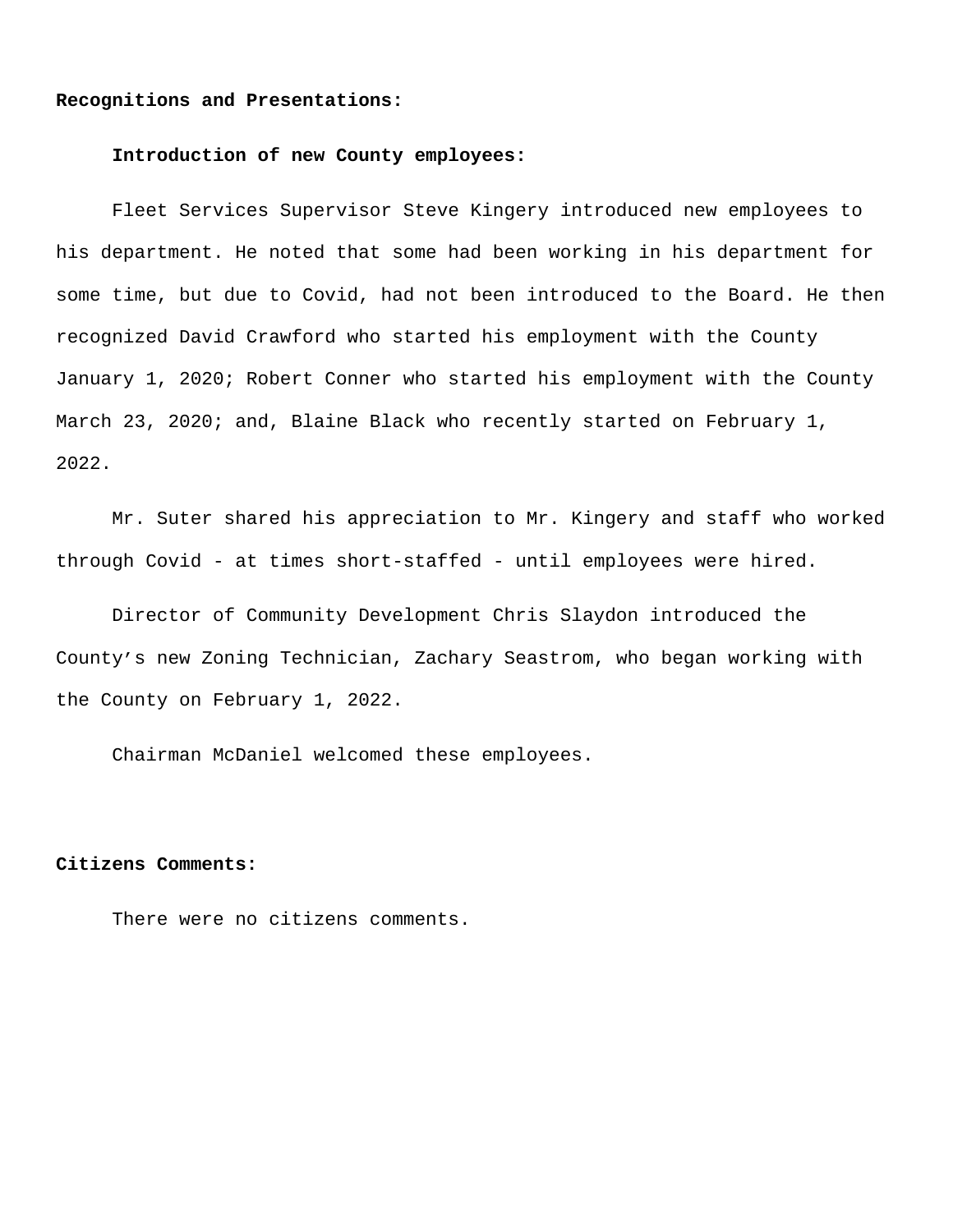#### **Approval of the February 2, 2022 Budget Meeting Minutes and the February**

#### **14, 2022 Regular Meeting Minutes:**

Supervisor Lyons moved to approve the minutes. Supervisor Ayers provide the second, and the motion carried by the following roll call vote by the Board:

Ayes: Lyons, Ayers, Day, Lewis, McDaniel Nays: None Absent: None Abstain: None

#### **Consideration of Farmers Market Application for Steve Hart:**

Mr. Slaydon reviewed the agenda item that contained the following information:

" Mr. Steve Hart has submitted an application for Outdoor Events to hold a Farmers Market per Chapter Four (Amusement and Entertainment) Section 5 (Farmer's Market Market) of the Rockbridge County Code.

This will be the third year of the Kerrs Creek Community Market. The property is located at 2766 W Midland Trail Lexington, Virginia 24450 and if further identified as tax map number 47-A-54 (84.775 acres) per tax records."

Mr. Hart, who was present virtually, reiterated the plans for the Farmers Market.

Supervisor Lewis asked Mr. Slaydon if Farmers Market Applications were reviewed annually and if there were any associated fees.

Mr. Slaydon confirmed the applications were reviewed annually per County Code and there were no associated fees.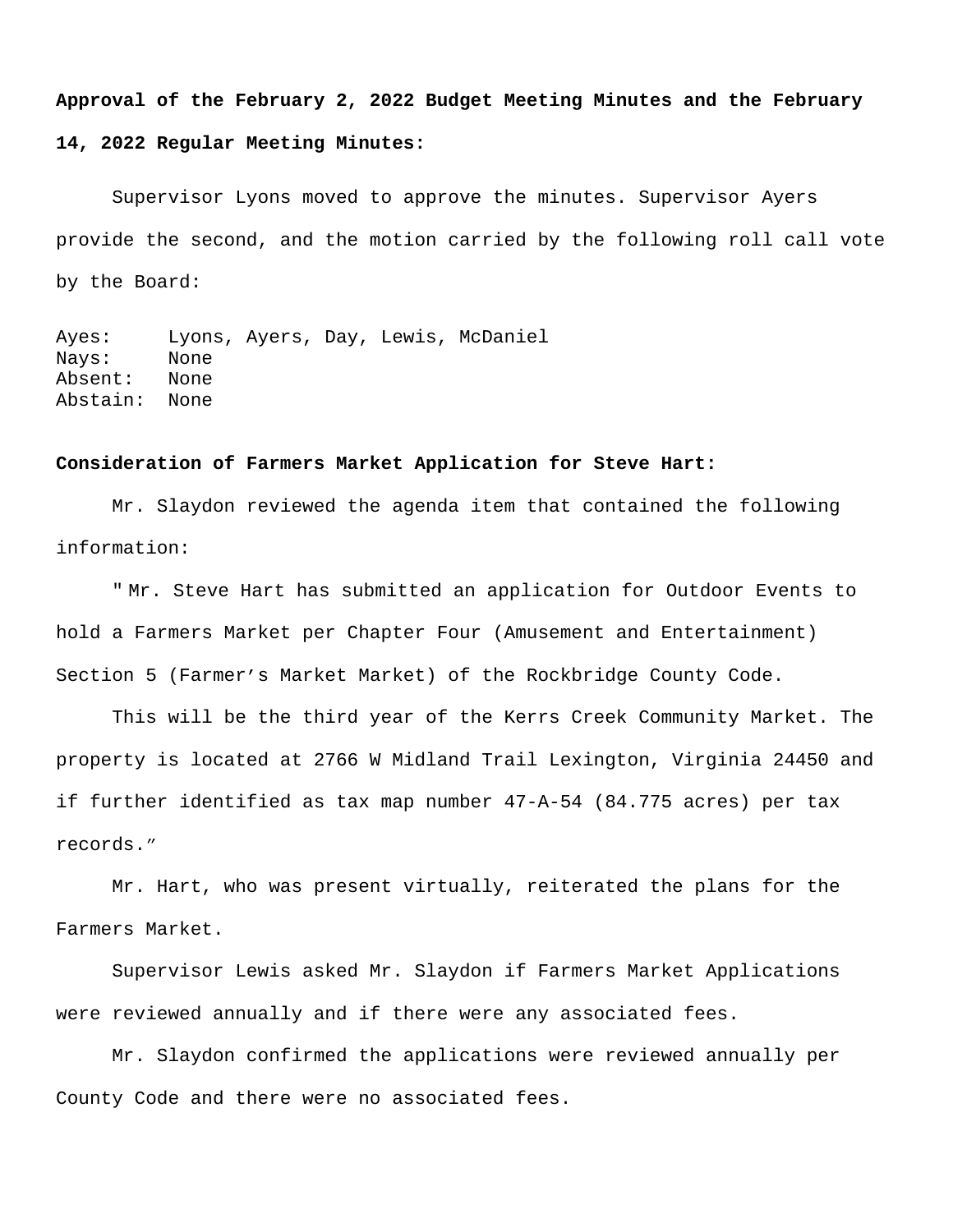Supervisor Lyons moved to approve application. Supervisor Lewis provide the second, and the motion carried by the following roll call vote by the Board:

Ayes: Lyons, Lewis, Day, Ayers, McDaniel Nays: None Absent: None Abstain: None

#### **Declaration of Surplus Property:**

Mr. Suter reviewed the following information:

"The Rockbridge County Fleet Services Department is holding four (4) vehicles at their facility for consideration of disposal as surplus property. These items are provided in the table below. There are no governmental departments who requested a need for these assets.

In accordance with sound governmental policy, surplus property should be declared as such by the governing body and disposed of in a manner which is open and equitable. We jumped the gun a bit and these are already advertised on GovDeals – but when we realized the mistake, we simply extended the auction closing date to past this board meeting."

Mr. Suter further explained that Fleet Services Supervisor Steve Kingery keeps maintenance logs on County vehicles, and should they be in good enough condition to be reused verses sold, they are. However, in this case, the listed vehicles were not in any condition to reuse.

Chairman McDaniel asked if the vehicles are not reused because of age and mileage or wear-and-tear.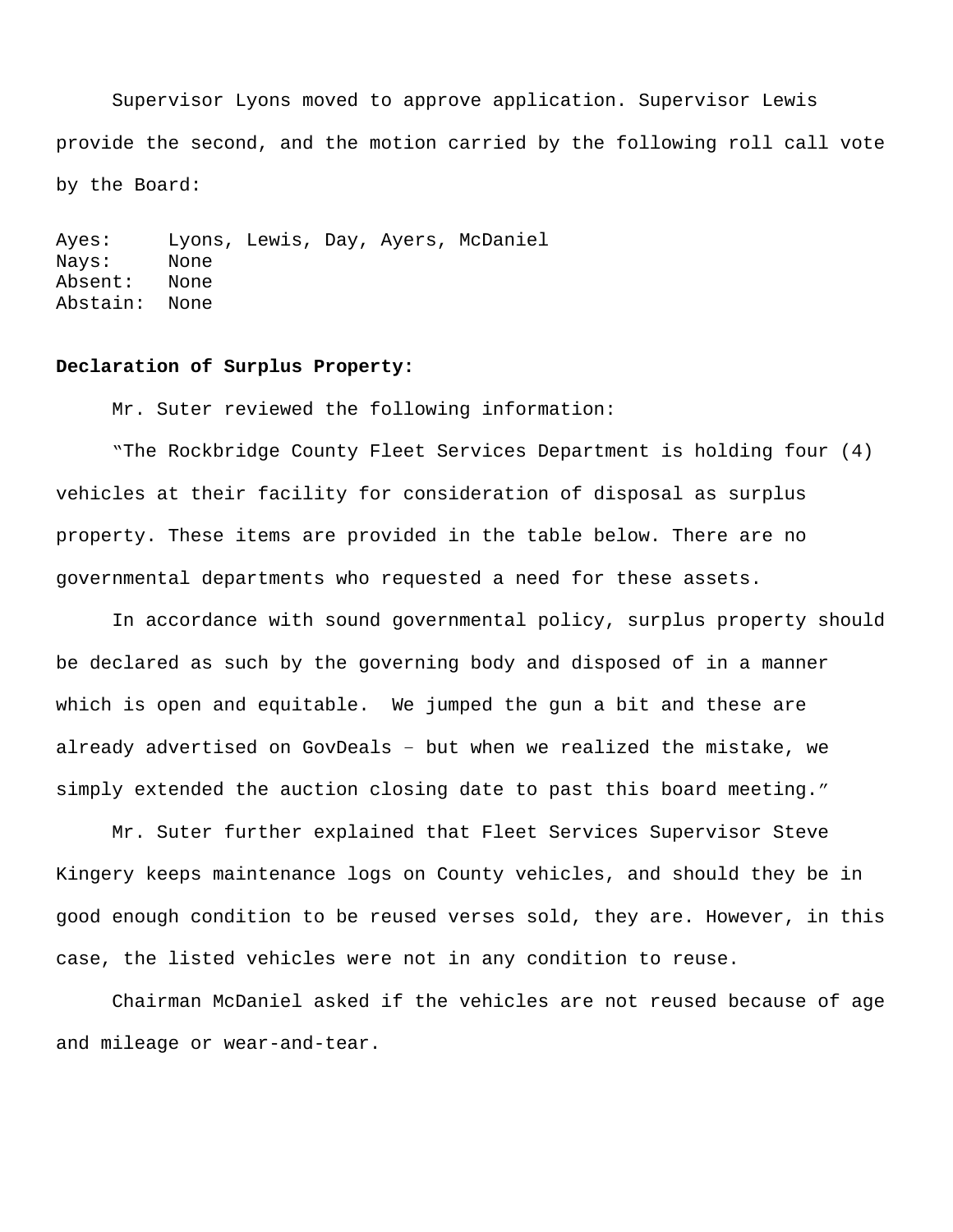Mr. Suter replied, yes, all that was mentioned plus the replacement cycle. He added that staff supports the recommendation brought forth by Mr. Kingery.

Supervisor Day moved to adopt the resolution declaring the vehicles listed as surplus. Supervisor Lewis provide the second, and the motion carried by the following roll call vote by the Board:

Ayes: Day, Lewis, Ayers, Lyons, McDaniel Nays: None Absent: None Abstain: None

# AT A REGULAR MEETING OF THE BOARD OF SUPERVISORS OF ROCKBRIDGE COUNTY, VIRGINIA, HELD AT THE ROCKBRIDGE COUNTY ADMINISTRATIVE OFFICES ON FEBRUARY 28, 2022

# **RESOLUTION TO DECLARE VEHICLES HELD AT ROCKBRIDGE COUNTY FACILITIES AS SURPLUS AND TO AUTHORIZE DISPOSAL THROUGH PUBLIC SALE OR AUCTION, INCLUDING ONLINE PUBLIC AUCTION**

**WHEREAS,** County Departments have turned in four vehicles formerly used in staff operations

to the Rockbridge County Sheriff's Department, and these assets are the property of the County of

Rockbridge; and,

**WHEREAS,** staff has evaluated the need for use of the former staff vehicles by other County

departments or governmental agencies, and recommends that the items be declared as surplus and

sold through public sale or auction, including online public auction.

NOW, THEREFORE, be it RESOLVED by the Board of Supervisors of Rockbridge County, Virginia, as follows:

1. That the following Rockbridge County vehicles be, and hereby are, declared surplus property: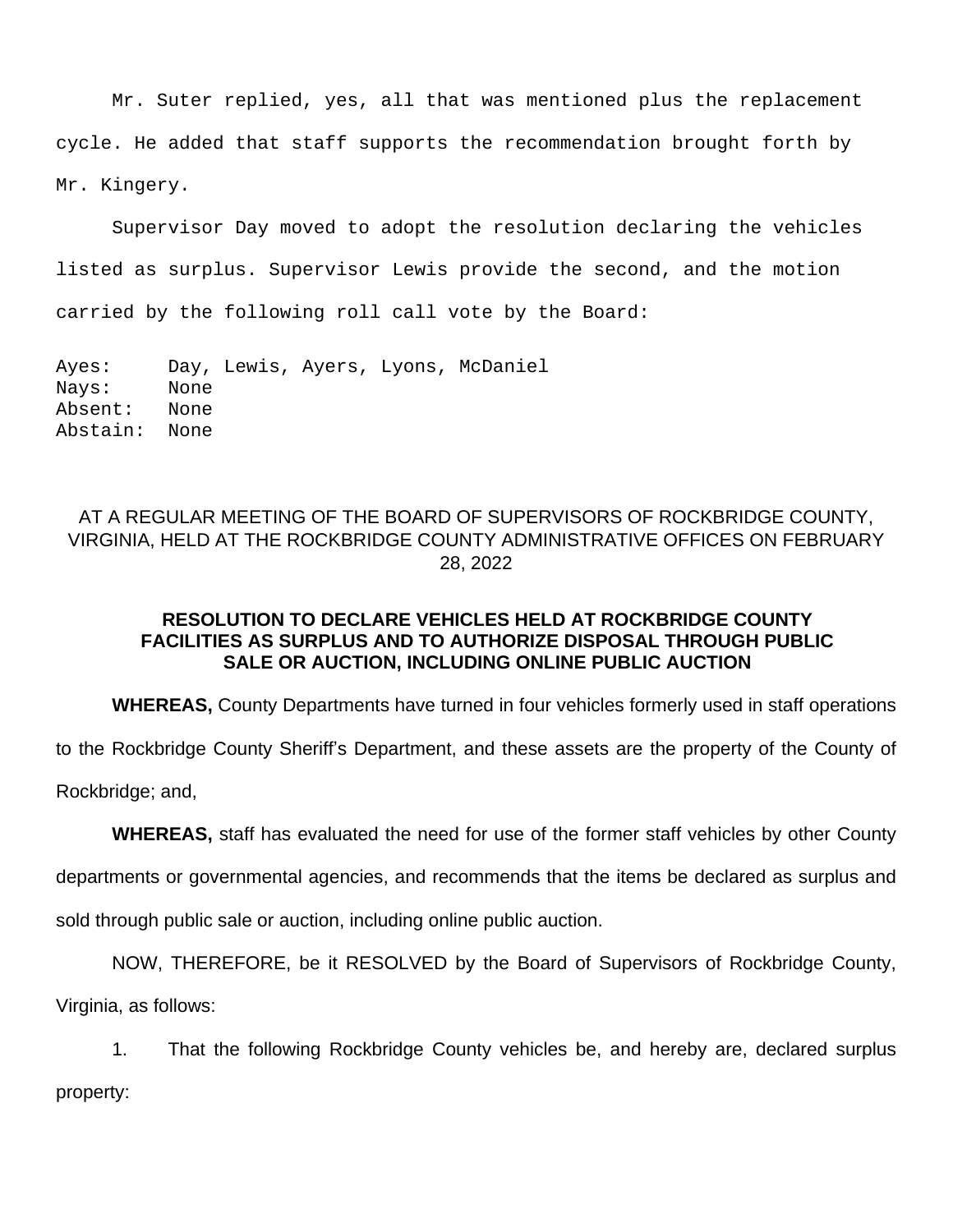| Year | Make  | Model          | <b>VIN/SN</b>     | ~Mileage/Hours |
|------|-------|----------------|-------------------|----------------|
| 2014 | Dodge | Charger        | 2C3CDXAT3EH125794 | 142,381        |
| 2011 | Ford  | Crown Victoria | 2FABP7BV9BX185133 | 126,958        |
| 2011 | Ford  | Crown Victoria | 2FABP7BV5BX185131 | 161,464        |
| 2013 | Ford  | Explore        | 1FM5K8AR1DGC40338 | 174,621        |

2. That the County Administrator is hereby authorized to dispose of said surplus property through public sale or auction, including online public auction, and to sell said property to the highest competitive bidder.

3. That the proceeds of the sale be paid into the General Fund of the County.

4. That the County Administrator is hereby authorized to execute such documents and take such actions on behalf of the County as are necessary and appropriate to accomplish the sale of said property, all of which shall be on form approved by the County Attorney.

5. That this resolution shall be effective on and from the date of its adoption.

Adopted this 28th day February, 2022.

## **Added Items to the Agenda:**

**Consideration to confirm the School Boards use of the School Capital reserve to fund A&E services for study and design of Floyd S Kay improvements:**

Mr. Suter provided the following overview:

"You may recall that, last year in a joint meeting with the School Board, the FSK upgrade project was discussed. The Boards agreed to move ahead with planning and that required issuance of an RFP by the RCPS for A&E services. They have reviewed and ranked proposals and have negotiated a price with Spectrum Design.

Dr. Thompson contacted me late last week to ensure in advance that the Schools and the County were still on the same page before they sign a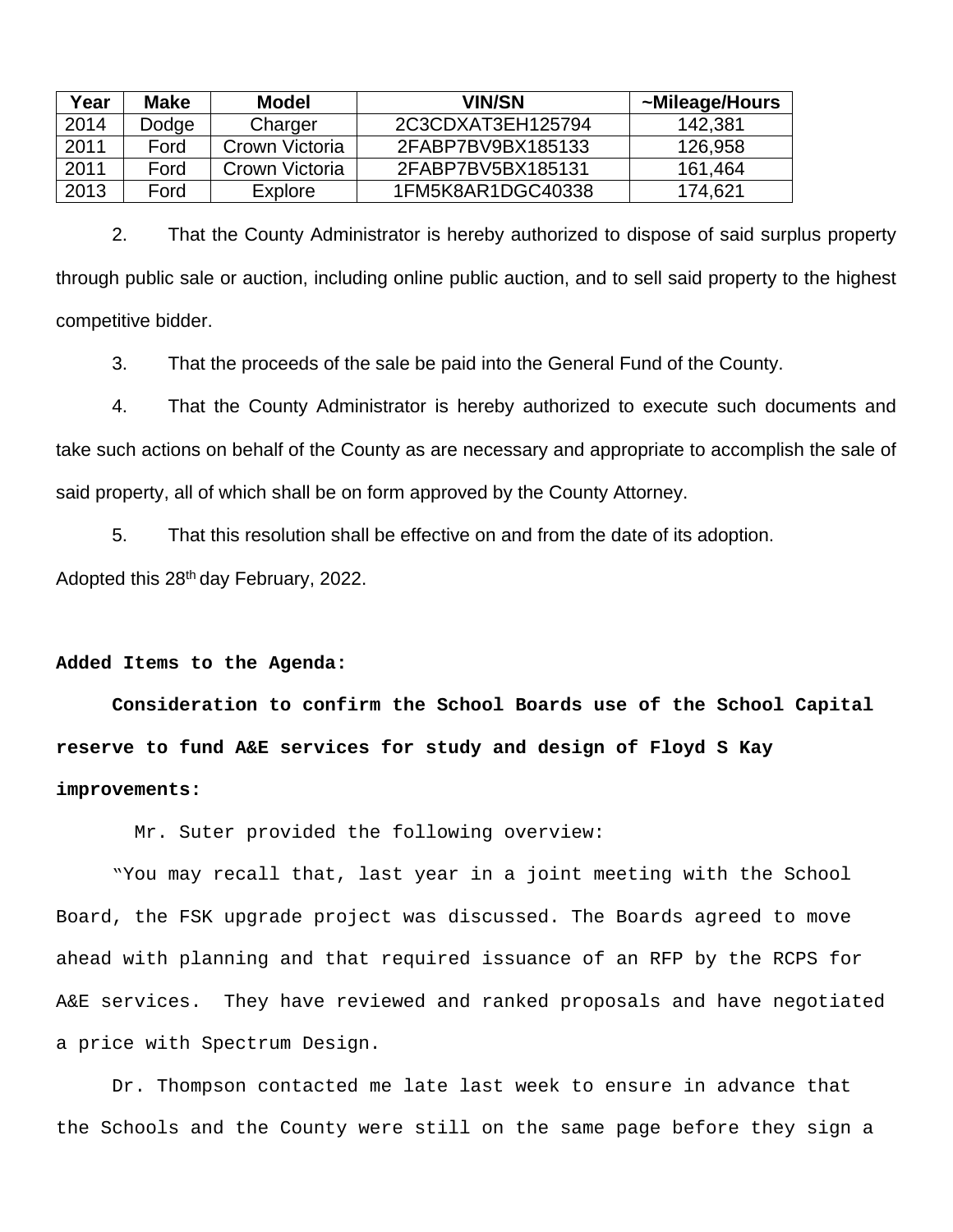contract. The original discussion included a rough estimate of \$725,000 for A&E costs. I've provided you with the school's meeting minutes (the applicable discussion is recorded halfway down on the second page). The number that they have negotiated is right around \$600,000. Our collective recollection is that the funds would be taken from the school capital reserve account and then reimbursed after a bond sale,which could be done this fall.

I think that an original concern was that we could spend \$725,000 only to find that the construction cost estimate exceeded our ability to pay. However, I confirmed with Dr. Thompson that the A&E contract has a phased approach. In other words, pay as we go. At a certain point in the contract, both Boards would be able to review the preliminary plans and budget estimate.

At this point, we would like to see if there is consensus for the School Division to execute a contract and begin the phased work, utilizing the school's capital reserve fund, with the understanding that if and when there is a borrowing, we would seek a reimbursement resolution to replenish that fund with bond proceeds. Ms. Huffman and I would work with bond counsel on the timing."

Chairman McDaniel stated that he had spoken with Dr. Thompson and confirmed the estimate is from start-to-finish. He noted that the only change could be slight cost overrun for changes of required visits by the design firm and those costs would come from escrow and be reimbursed in the reimbursement resolution. He added that the facility has reached an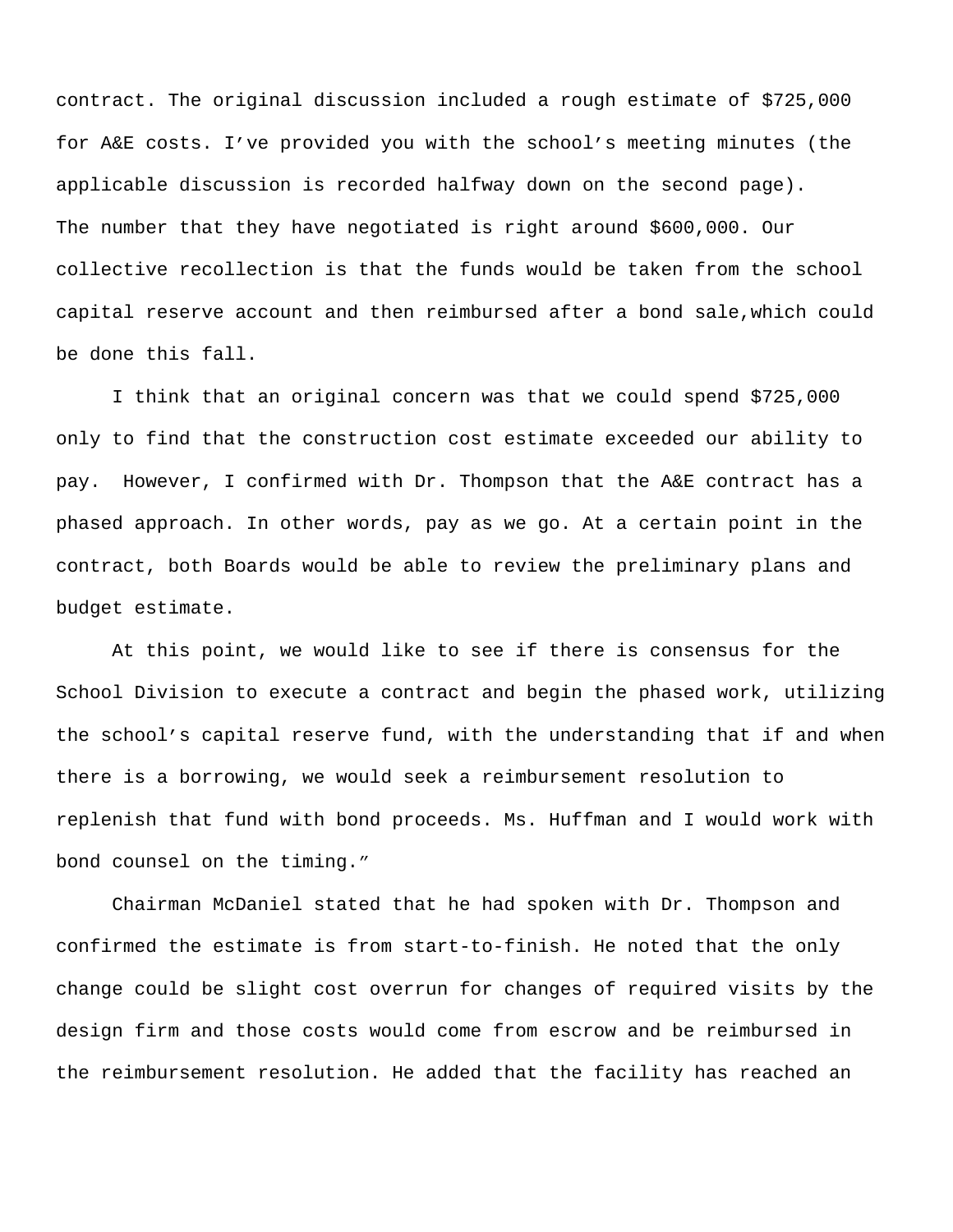age where something needs to be done and it will be good for the students and the community.

Supervisor Ayers moved to allow the schools to access their escrow account to pay for the A&E study. Supervisor Day provide the second, and the motion carried by the following roll call vote by the Board:

Ayes: Ayers, Day, Lyons, Lewis, McDaniel Nays: None Absent: None Abstain: None

**Consideration to schedule a public hearing on the Old Courthouse Transaction:**

Mr. Suter provided the following overview:

 "You may recall that the County sold the old courthouse to Rockbridge Partners LLC back in the late 2000's. They repurposed the building and leased it to W&L for office space. The covenants of the sale included language that they would basically do what they said they would do regarding the renovation (leaving it in good condition, preserving the historic aspects, etc.)

John Adamson, a partner in the group, contacted me late last week requesting a letter of certification confirming that they did just that. This requires a public hearing. Of course, in order to schedule a public hearing, we need the Board's consensus to schedule for your next regularly scheduled meeting on March 14th.

We've provided the Board with the applicable section of the recorded deed and also a letter from the VA Dept of Historic Resources confirming successful completion.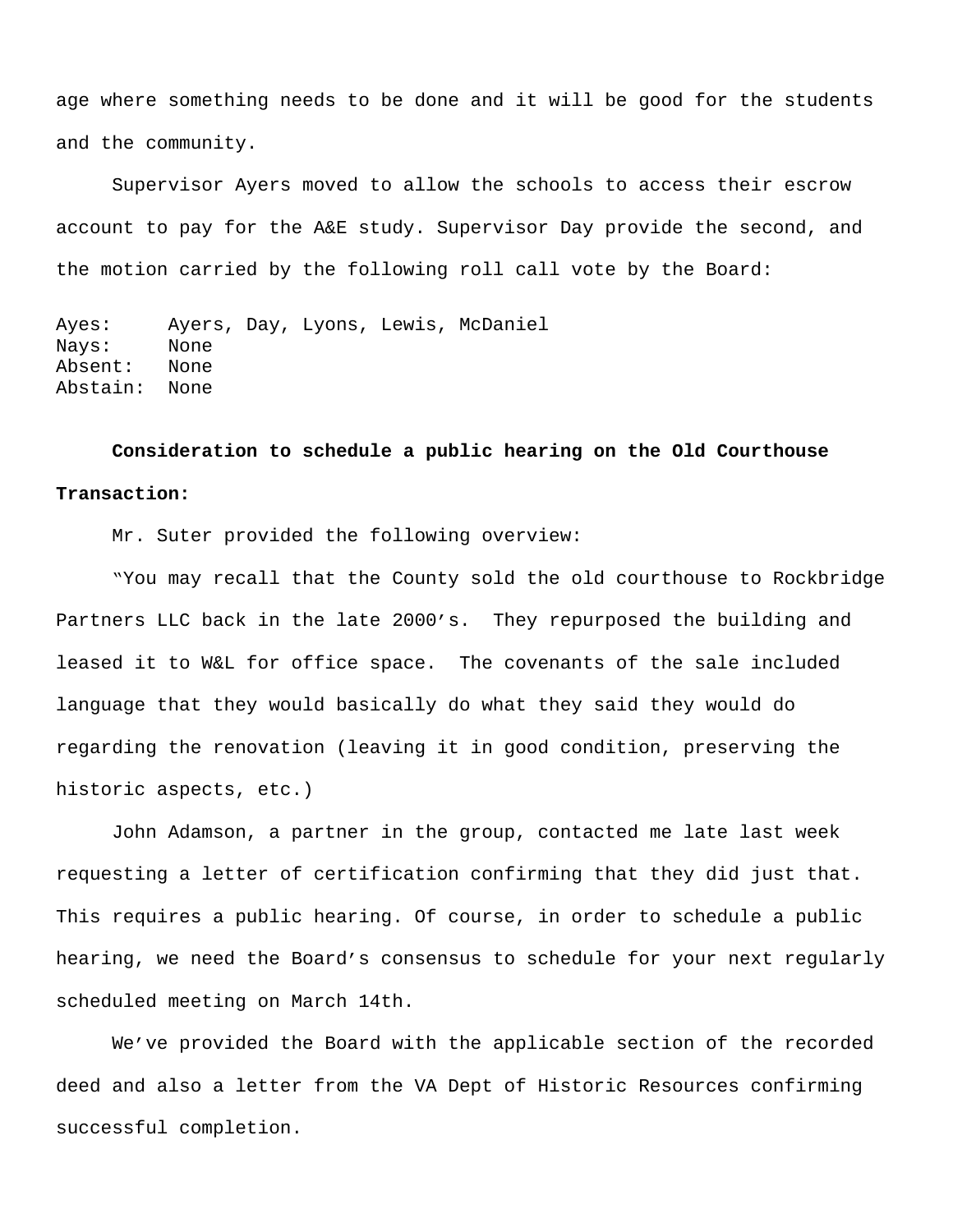We recommend adding this public hearing to the March 14 meeting for these purposes."

Supervisor Lyons moved to schedule a public hearing on this matter on March 14, 2022. Supervisor Lewis provide the second, and the motion carried by the following roll call vote by the Board:

Ayes: Lyons, Lewis, Day, Ayers, McDaniel Nays: None Absent: None Abstain: None

**Community Services Board Member Jade Knick no longer serving after December 2021:** [*Applications received by John Coleman, Torben Pedersen, and Sharon Burgess]*

Supervisor Lyons noted that Mr. Coleman's application suggests he is available for meeting only in the evenings and the Community Services Board meets during the day.

Supervisor Lewis stated that he believed this was inaccurate and Mr. Coleman stated he could attend meetings any time of day.

Supervisor Day moved to appoint Sharon Burgess to the Community Services Board for a term that will expire 12/31/2024. Supervisor Ayers provide the second, and the motion carried by the following roll call vote by the Board:

Ayes: Day, Ayers, Lewis, Lyons, McDaniel Nays: None Absent: None Abstain: None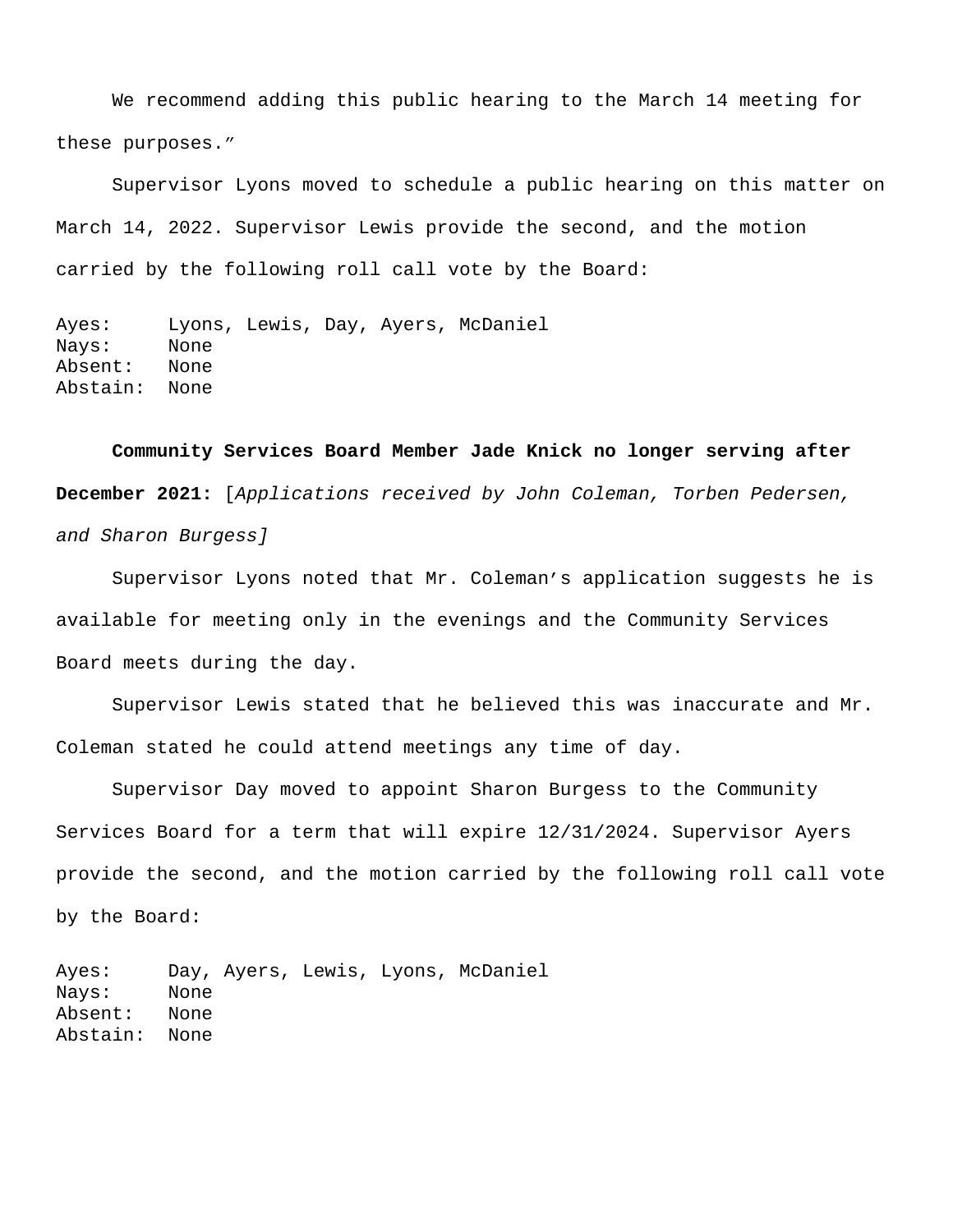**Community Services Board Member Malcolm Brownlee Resigned- Term Expires 12/31/2023:** [*Applications received by John Coleman, Torben Pedersen, and Sharon Burgess]*

Supervisor Ayers suggested Mr. Coleman be contacted to confirm his availability to attend evening meetings and be considered at another time if so.

Supervisor Lyons moved to appoint Torben Pedersen to the Community Services Board for a term that will expire 12/31/2023. Supervisor Ayers provide the second, and the motion carried by the following roll call vote by the Board:

Ayes: Lyons, Ayers, Day, Lewis, McDaniel Nays: None Absent: None Abstain: None

# **RARO Board of Directors- Fill unexpired term for David Hinty effective 01/06/2022 – 06/30/2025:**

No appointment was made to fill this term as there were no applications to be considered.

## **Recess:**

At 5:57 p.m., Chairman McDaniel called for a recess until the 6:00 p.m. Public Hearings could be heard.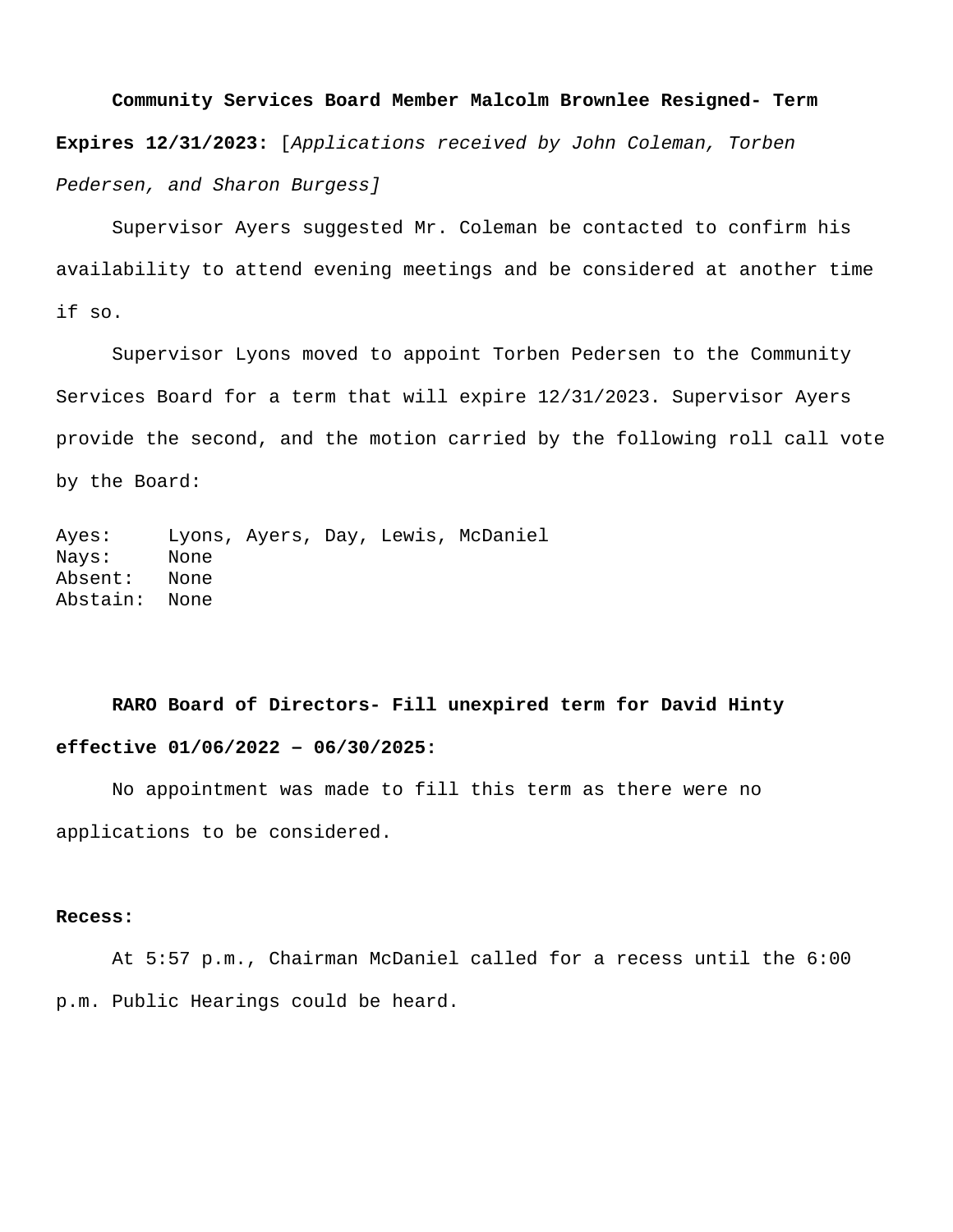#### **Reconvened:**

At 6:02 p.m., Chairman McDaniel reconvened the Board of Supervisors meeting.

#### **Public Hearings at 6:00 p.m.:**

**Crown Hardwood Co. - (3505 West Midland Trail, Lexington Virginia) –Application for a Special Exception Permit to operate a Wood Yard in the Agricultural and General Uses (A-2) Zoning District:**

Mr. Slaydon introduced Gavin Worley of Perkins and Orrison, Inc., and representatives of Crown Hardwood who were all present in-person. He then reviewed the agenda item which included the following information:

"Crown Hardwood Co., 1270 Baltimore Pike, West Grove, PA 19390, has made an application for a special exception permit to develop and operate a wood yard in the Agricultural and General Uses (A-2) Zoning District. The property is located on the south side of West Midland Trail (Route 850), approximately 0.28 miles east of the intersection of West Midland Trail (Route 850) and White Rock Road (Route 629), and is further identified as tax map number 46-A-62. The property is located in, and surrounded by, the Agricultural and General Uses (A-2) Zoning District.

This property consists of 5.14 acres (per current tax records). The applicant has provided an unrecorded plat that increases the acreage to 6.136 acres.

The property is located in special flood hazard zone 'A' (area within the 100-year floodplain). Section 716.01 of the Regulations state that in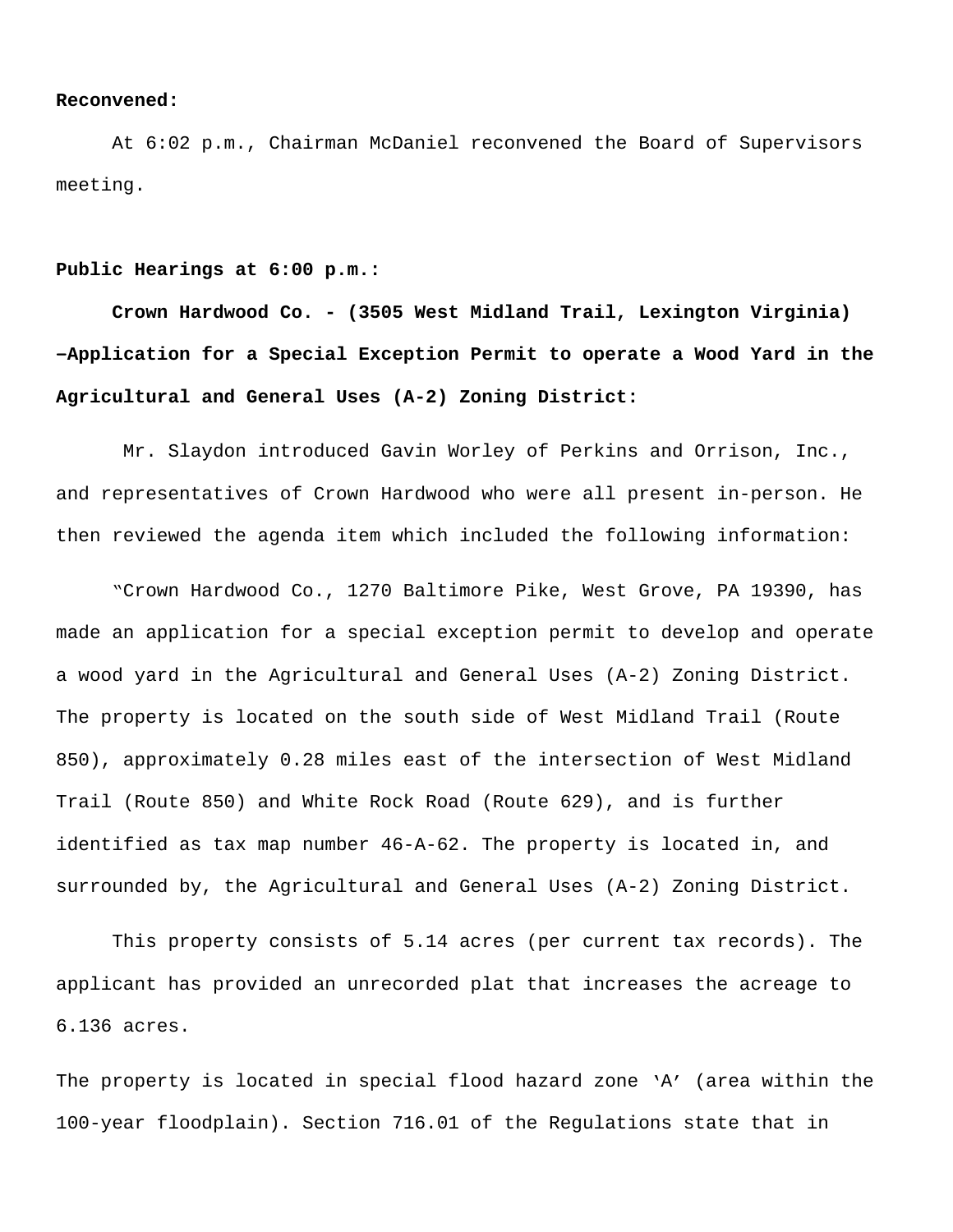addition to the regulations stipulated in Section 608-13 of these Regulations, the placement or storage of logs in the flood hazard district is only allowed if properly secured on the site in accordance with a sealed plan prepared by a professional engineer, licensed with the Commonwealth of Virginia. Section 608.13 (1-12) of the County of Rockbridge details the additional factors that are required to be satisfied for development in the floodplain

Per section 603.03-25 of the County of Rockbridge Land Development Regulations, Wood Yards, subject to the provisions set forth in Section 716.01 of the Regulations are a use by special exception in the A-2 Zoning District. The zoning text amendment that provides for wood yards by special exception in the A-2 Zoning District was approved by the Board of Supervisors on December 13, 2021.

On September 8, 2021, the Planning Commission held a public hearing for the Crown Hardwood application. The application was contingent on the approval of the Zoning Text Amendment. On October 6, 2021, Crown Hardwood requested a postponement of the review of the special exception application to allow for the Zoning Text Amendment process to be completed. Due to the timeframe with the Zoning Text Amendment and the fact that the plan associated with the special exception permit has been modified to include the required plan to secure the logs on site during flooding events, a second Public Hearing with the Planning Commission seemed warranted due to the significant substantive change.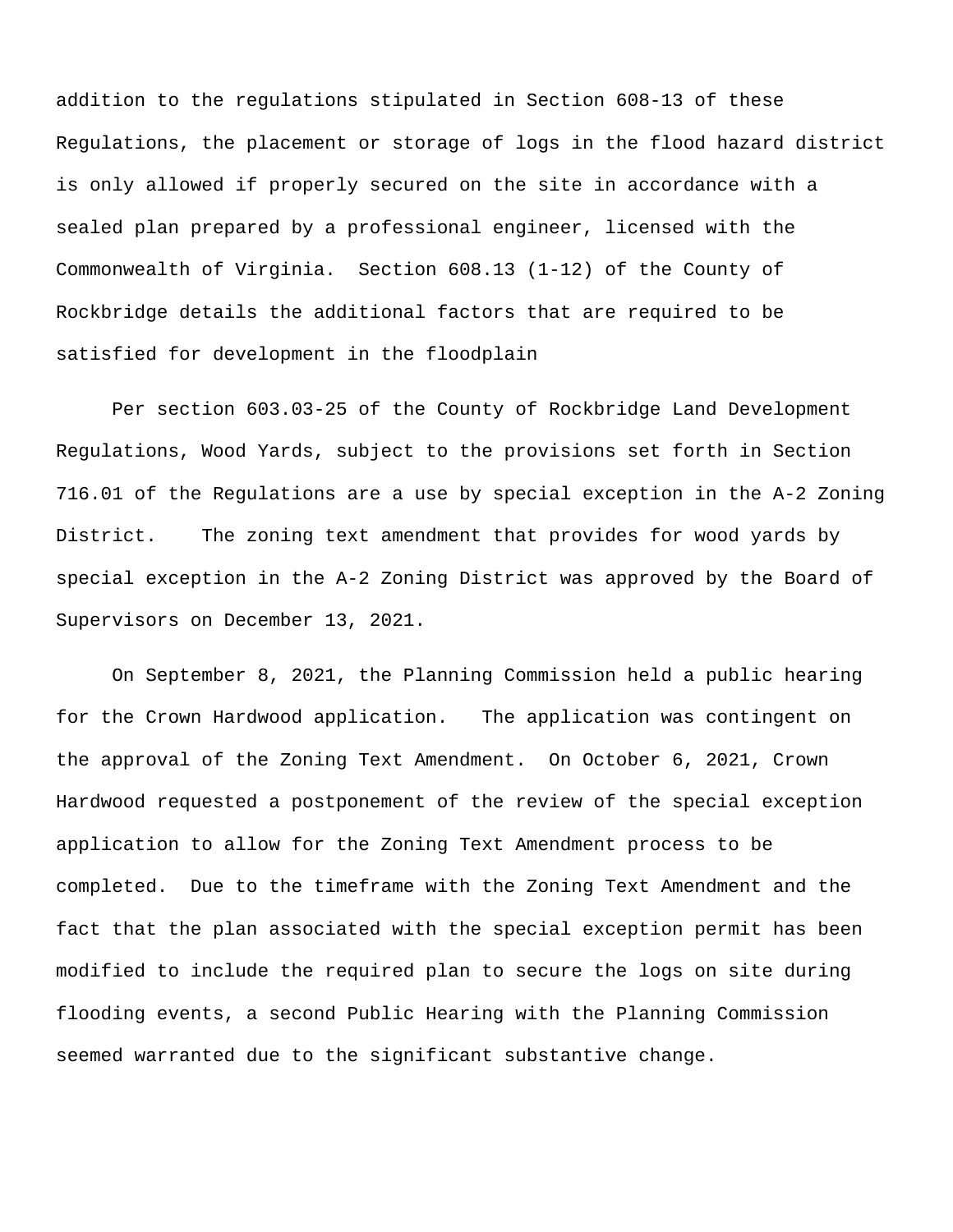Mr. Russ Orrison with Perkins and Orrison submitted a plan that proposed to utilize wooden posts (6" to 7" treated post in dirt and repurposed utility poles set in concrete at the fence corners) with steel cables through the wooden posts to secure the logs on the site. The Planning Commission had some suggestions to reenforce the proposed fencing and the plans have been updated accordingly. The plan now calls for steel I-beams rather than the re-purposed utility poles. Additionally, the Planning Commission added one I-beam in the middle of the fence on the eastside of the property. Further, Mr. Orrison has submitted a Special Exception Narrative pertaining to Section 608.13 (1-12) of the Regulations.

On September 8, 2021 and January 12, 2022, the Planning Commission held a Public Hearing and has recommended approval of the special exception application with the following conditions:

- 1. Substantial Compliance with the plan prepared by Perkins and Orrison titled Crown Hardwoods Co., INC. "Site & Special Exception Plan" dated December 20, 2021, and revised on December 29, 2021, January 7, 2022, and January 20, 2022.
- 2. No use of machinery, grading or sorting of logs, loading or unloading of trucks, or other activities creating excess light or noise shall be conducted between the hours of 10 P.M. and 6 A.M., with the exception of one to two idling trucks waiting to be unloaded.
- 3. Sunday operations shall not be allowed and no equipment shall be used on Sundays except as needed for the following permitted activities: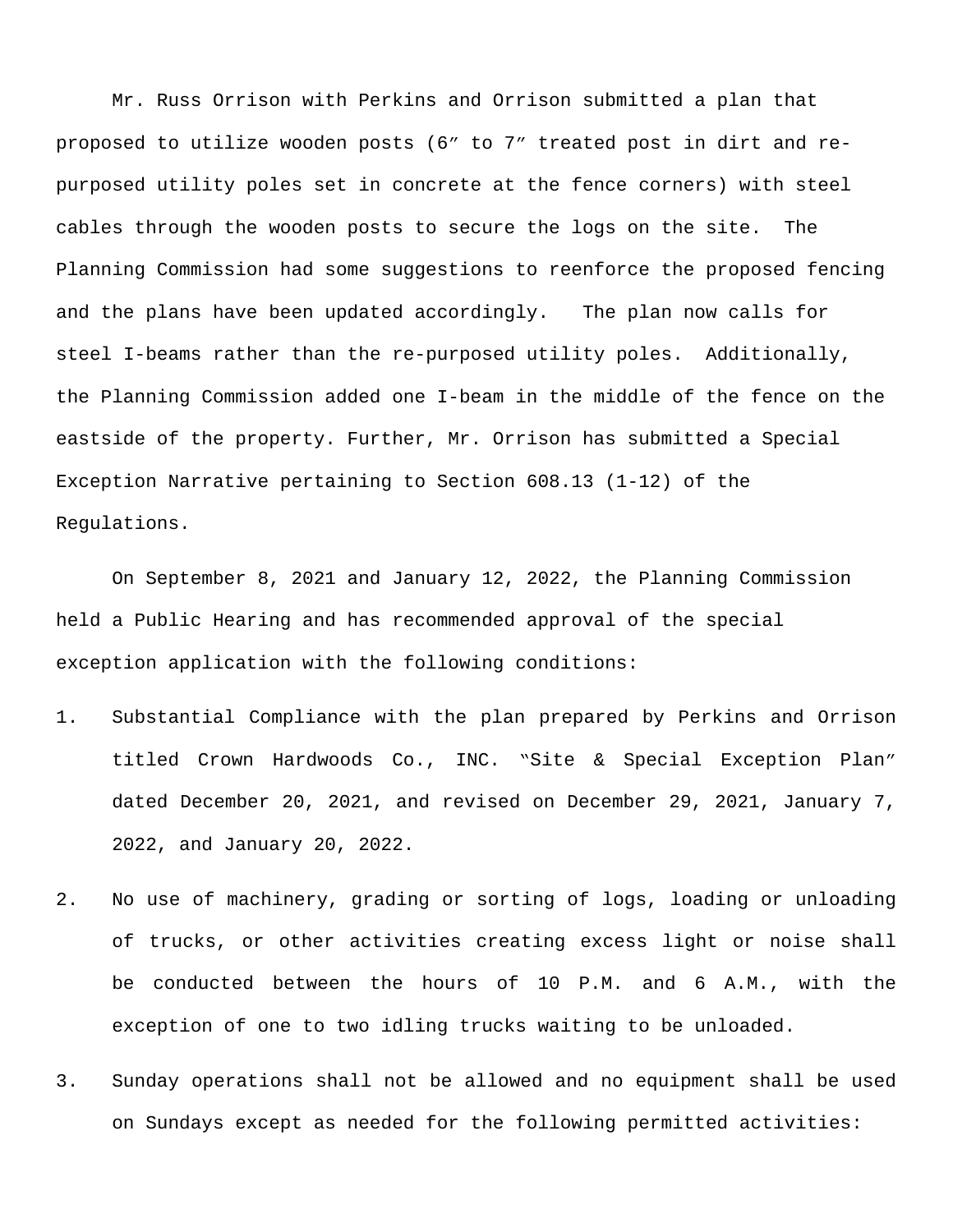a. Property maintenance and repairs

b. Equipment repairs, maintenance, installation and improvements

c. Log grading and scaling, not to include sorting. Exterior activities that produce noise shall be limited to between the hours of 12:00 noon to 4:00 P.M.

- 4. Conditions #2 and #3 will not apply during preparing site for potential flooding.
- 5. The log yard is to be watered down as needed to control dust.
- 6. Approval contingent on erosion and sediment/stormwater management and Virginia Department of Transportation approvals.

The Special Exception Application was originally on the January 24, 2022 Board of Supervisors agenda but due to Board Members being absent for that meeting the agenda item and Public Hearing for the Special exception was rescheduled to the February 28, 2022 Board of Supervisors meeting."

In regard to Condition #6, Mr. Slaydon advised that, earlier in the day, VDOT approved the proposed entrance with improvements. He then noted that, as the draft Conditions are written, it would not be a violation if logs were swept downstream during a flooding event. However, staff recommends adding language stating that it would be a violation of the Special Exception Permit for logs to be swept off the property high water/ flooding events. Mr. Slaydon provided sample language to be considered: "In addition to adhering to the site preparedness plan referenced above,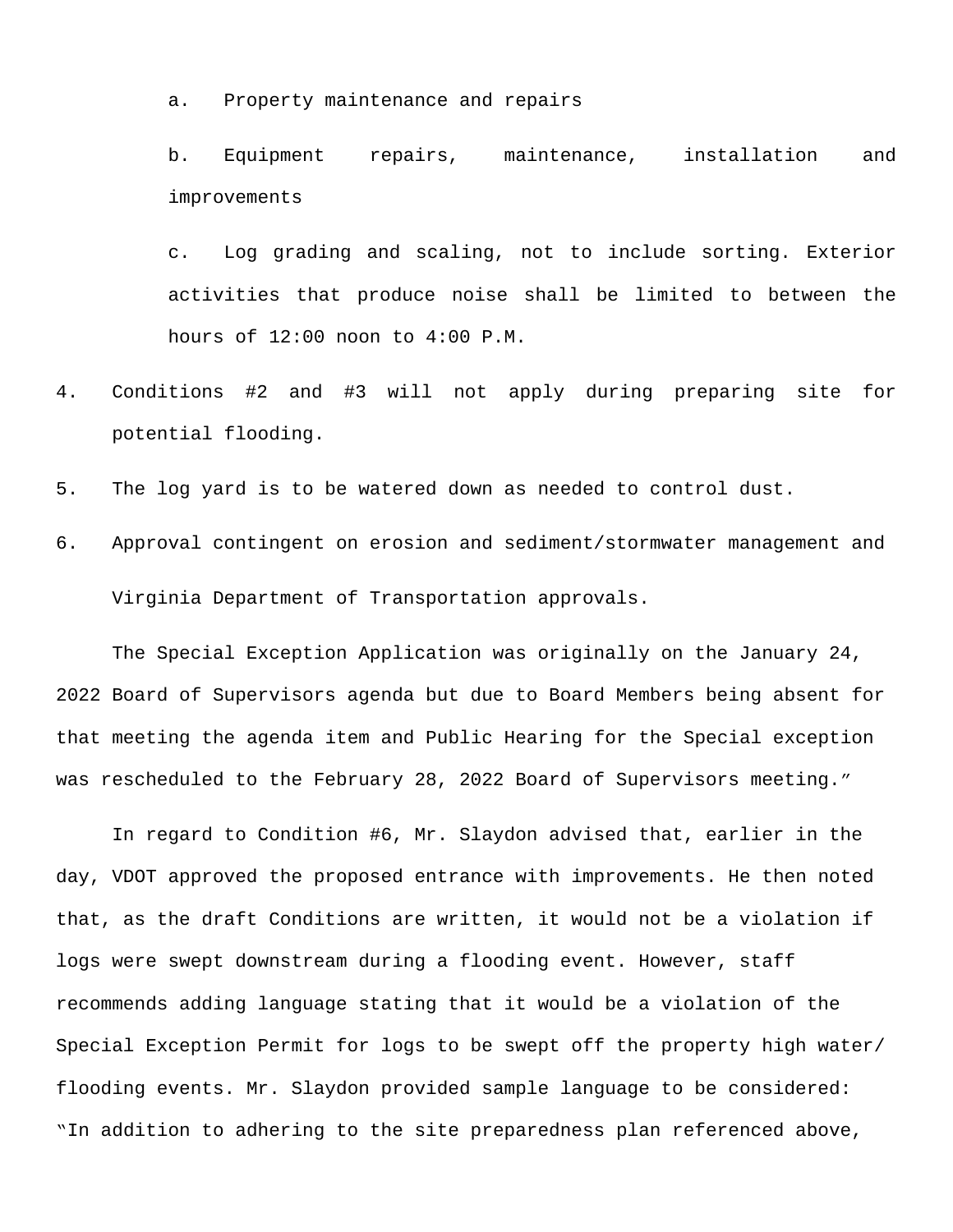it shall be a violation of the Special Exception Permit for any logs to be displaced off of the property during high water/flooding events".

Supervisor Day stated that adding that language would constitute issuing a violation for an act of nature.

Supervisor Lewis stated that there is a required engineering plan that would include ways to mitigate potential problems.

Mr. Worley then reviewed the details of the site plan. He stated that Crown Hardwood would ensure all logs are stacked in event of forecasted flooding as having them stacked makes it more difficult for water to move them. He advised that the location of the property is not in a FEMA study and there is not a defined flood way. He added that the property is a good distance off of Kerrs Creek and he did not anticipate that there would be significant velocity associated with floodwaters; and velocity is what will move logs off the property. In addition, he added, there will be a requirement for the fence to catch any moving logs.

Supervisor Lewis inquired about the distance between the steel Ibeams.

Mr. Worley replied, it is proposed to use treated posts 10' in the center between the steel I-beams.

Supervisor Ayers asked if the proposed plan is stating that, in event of a flood warning, the logs would be moved to higher ground.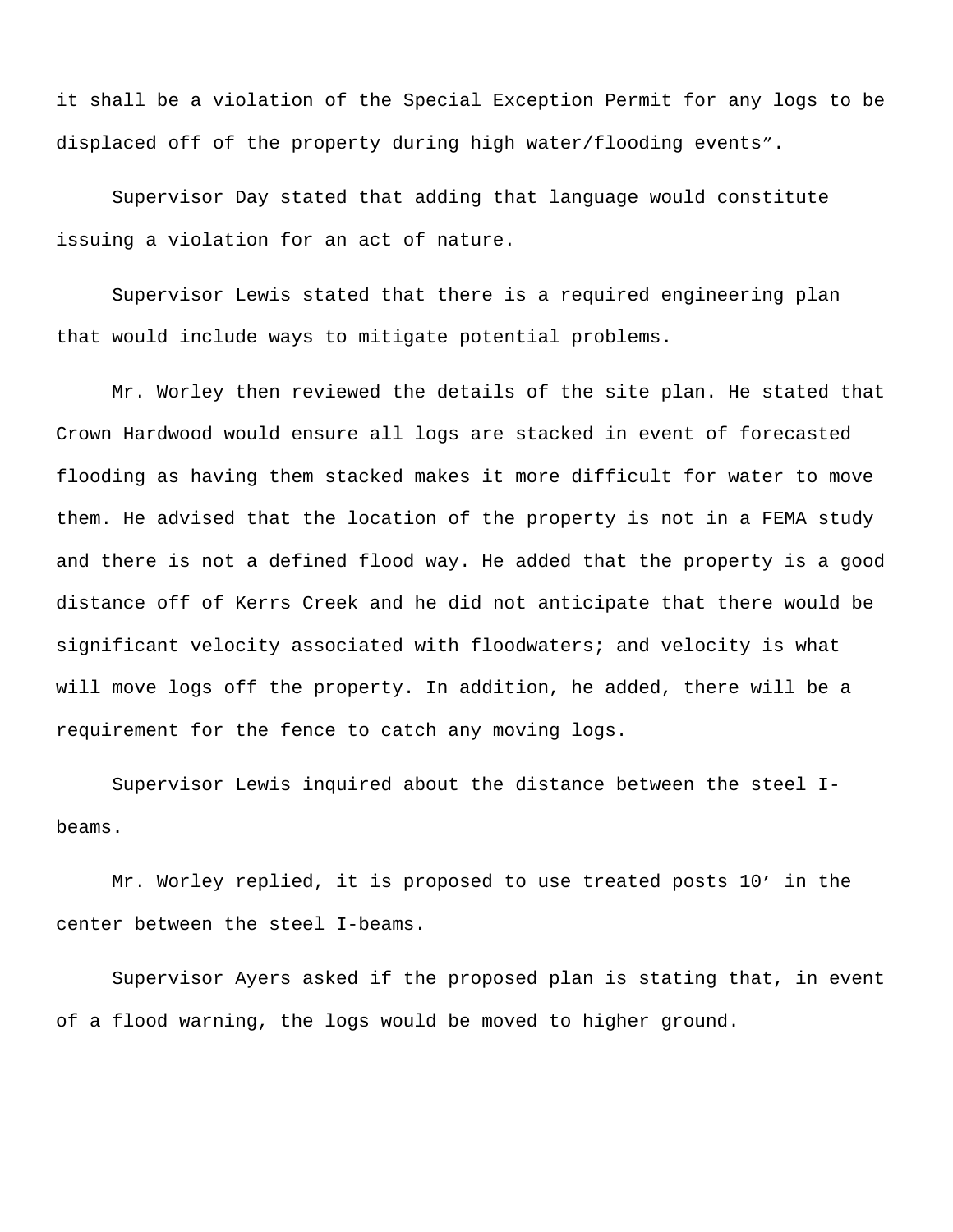Mr. Worley replied, it is proposed that Crown Hardwood will be sure there are no lose logs on site and will stack the logs to make them more stable in event of high water.

Supervisor Ayers then stated that, given the proposed plan to move the logs to higher ground, it is indicating the logs cannot be kept on site in high water?

Mr. Worley replied that Crown Hardwood would be stacking the logs to make them more stable as an approach to prevent the logs from moving. The second approach, he noted, would be to move the logs to higher ground and then stack them.

Gunner Beverly, representative of Crown Hardwood, stated that they would do everything in their power to keep logs on site in event of high water, and should a log leave the property, Crown Hardwood will do their job and reclaim the log.

Mr. Slaydon advised that, when reviewing the possibility of moving the logs off site, he found it to be problematic. Thus, the idea came about to move the logs to higher ground.

Chairman McDaniel opened the public hearing at 6:17 p.m.

C.S. Fitzgerald of the South River Magisterial District shared that, in reviewing the property map, if one is worried about the logs leaving the property due to high water, the rest of the County will be in really bad shape. He advised that his family had been in the sawmill business and had an operation in Buena Vista along the Maury River. He noted that there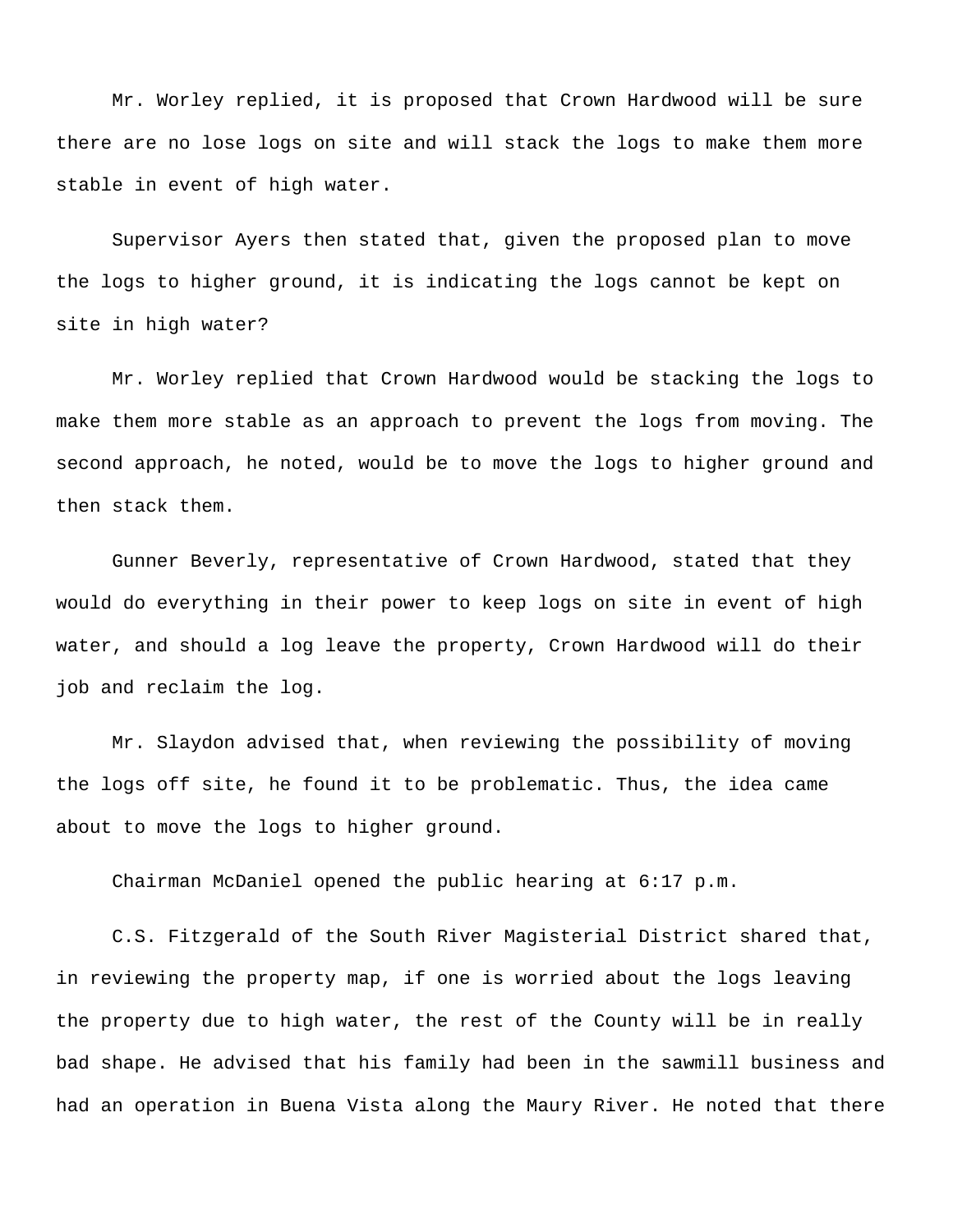were times when the logs had been washed away but only because there was a current in that area. In knowing the location of the proposed location, he advised, he did not see where there is a current problem. Should flooding be that severe, he added, there will be worse problems to worry about than 15 logs floating down the river. In closing, Mr. Fitzgerald stated that, in having previous dealings with Crown Hardwood, he felt they would do everything in their power to do what is supposed to be done.

Tim Goodbar of the Kerrs Creek Magisterial District stated that he resides about two and a half miles from the proposed location. He encouraged the Board to strongly consider the permit. He stated that Crown Hardwoods current location is small and dangerous. Mr. Goodbar shared that he lived through the floods of 69, 85, and 95 and feels the draft conditions and requirements will be sufficient enough to keep the logs in the log yard. In closing, he stated that he personally could not see Crown Hardwood allow upward of 6 million dollars to float down the creek.

Steve Hart of the Kerrs Creek Magisterial District stated that this is important to business development and engineers have done a reasonable job on ways to keep the logs on the property. He noted that the fact remains that something could still leave the property, and if it does, there is a high probability of blocking one of the bridges either at Still House Drive or West Midland Trail. However, he added, we need a place for our logs and be able to get the product transported out of the County. He suggested that an appropriate amount of insurance may be a way to mitigate the risk and continue with this business opportunity for the County.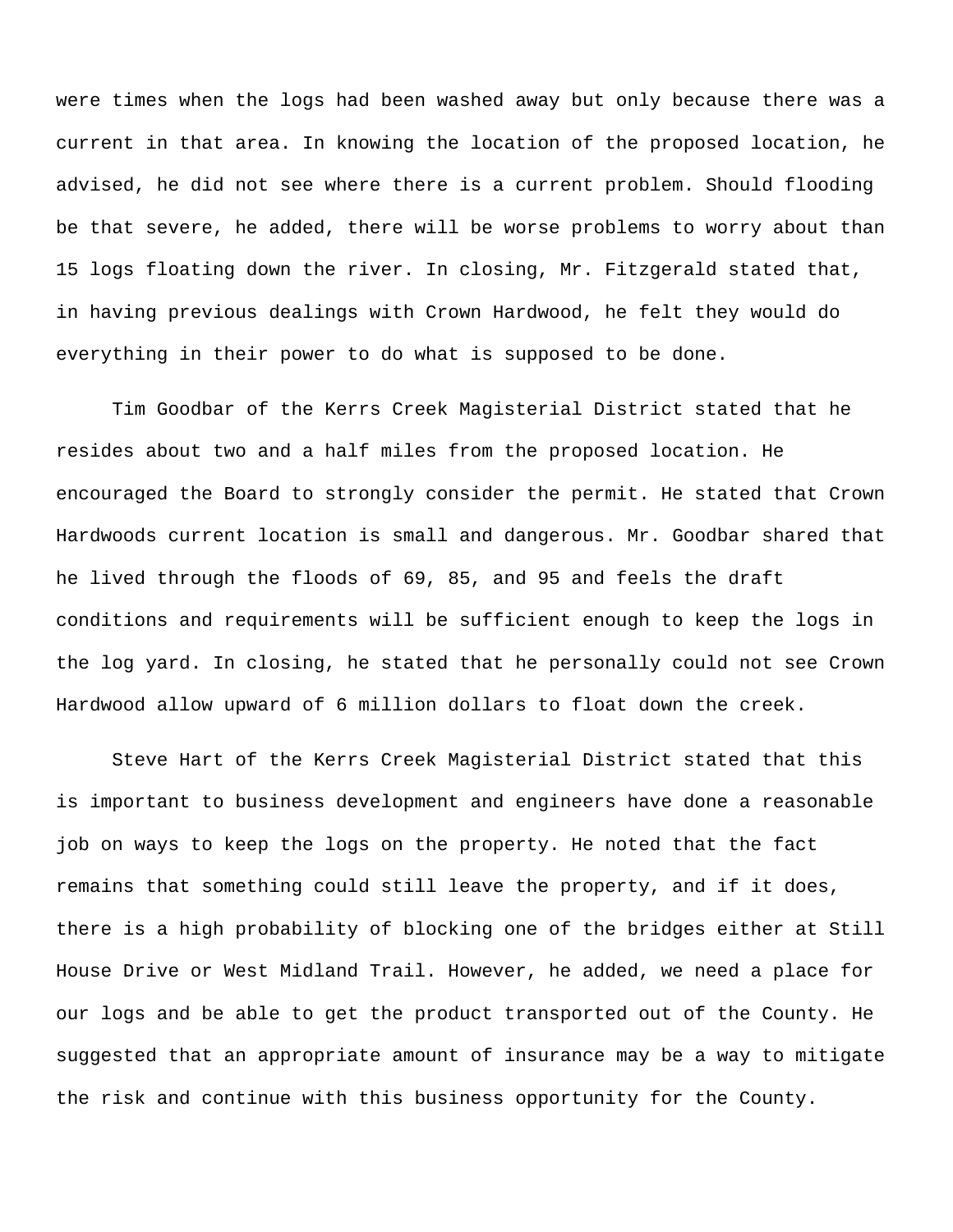Mr. Slaydon then read aloud a comment staff received by email: "Good Day,

Again, work out of town on the proposed day. And did receive a certified letter Re: the meeting. 2/28/2022.

IMAGINE: The yellow school buses drive down W Midland Trail, 2-3 times a week day. And the Safety issues to our children and community. Well documented. This is an agricultural area. How about we support agricultural growth and animal safety. The proposed business is not only High Risk to the local neighbors, but to our Kerr creek. The noise of big heavy trucks is loud and unsafe in our rural community.

Counter proposal, is that the Supervisors or other community groups help this business find another location, that will meet their needs and afford them to prosper.

Sincerely, C. McCarthy Deeply apposed."

At the request of Chairman McDaniel, Mr. Suter confirmed that there were no additional online requests to provide comment.

Chairman McDaniel closed the public hearing at 6:23 p.m.

Supervisor Lyons asked Mr. Slaydon for the language he would propose be added to the Conditions.

Mr. Slaydon provided the following draft language that could be added after Condition #4:

"In addition to adhering to the site preparedness on the plan referenced above, it shall be a violation of the special exception permit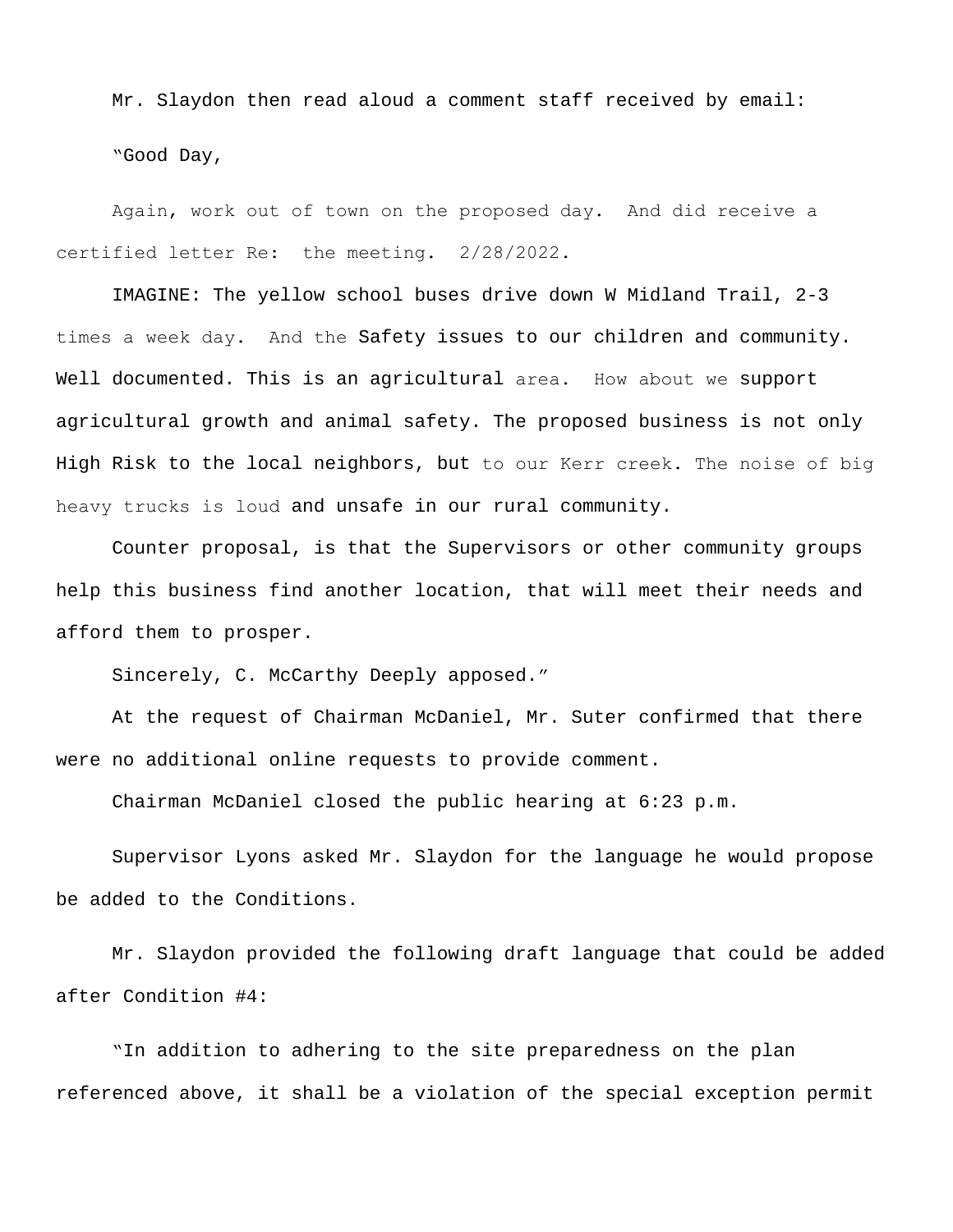for any logs to be displaced from the property during high water/flooding events."

Mr. Slaydon advised that, as the Conditions currently stand, it would not be a violation for logs to be displaced from the property during high water/flooding events.

Supervisor Ayers ask if it is a requirement to keep logs from floating down stream.

Mr. Slaydon replied there is a requirement to keep logs secured on site.

Supervisor Ayers then asked if the plan fulfills that requirement.

Mr. Slaydon referred the question to Mr. Worley noting that he did not believe the plan could guarantee the logs would not move off site should there be a similar flood like the one in 1985. He added that the plan is sealed by an engineer on how to secure the logs on site.

Mr. Worley concurred with Mr. Slaydon that there is never a guarantee something will not leave the site as there is always a bigger flood.

Supervisor Ayers noted that people plan around flooding all the time in flood zones.

Mr. Worley replied, correct, but there is always risk analysis and never a guarantee. He added that FEMA does not guarantee their flood plain delineations nor their elevations. He stated that it is only documentation they put out for engineers, the public, and government entities to use for planning purposes. Mr. Worley stated that Russ Orrison of Perkins and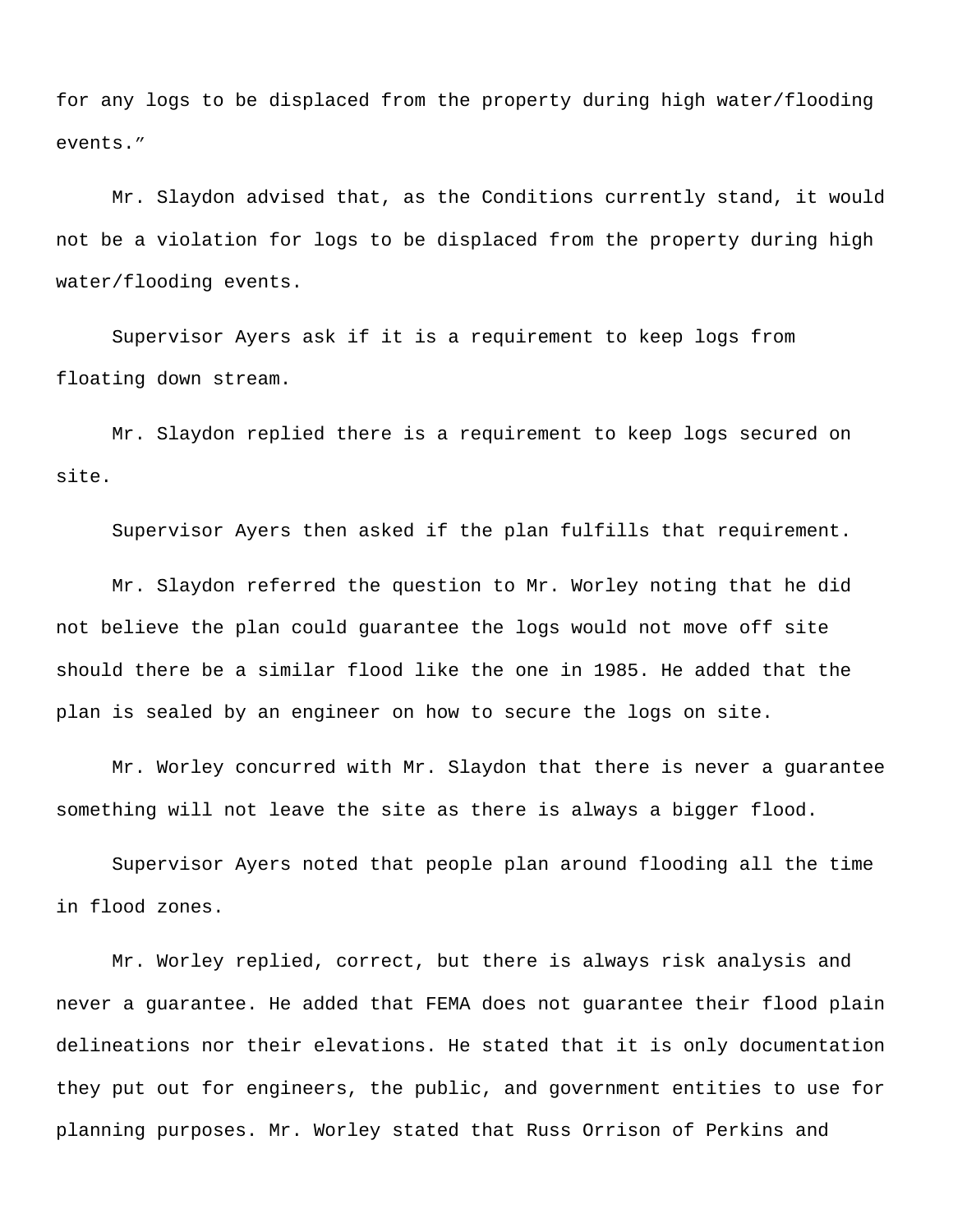Orrison used engineering judgement based on his license and his years of practice to determine the fence recommendation.

In regard to Mr. Hart's comment pertaining to insurance, Chairman McDaniel asked if this was ever brought up during the Planning Commission meetings.

Mr. Slaydon replied, no.

Chairman McDaniel then agreed with a previous speaker that the logs are their inventory and they will do everything they can to save their inventory. He then noted that it was his understanding the bridge nearer to the property had previously had sediment issues.

Mr. Slaydon responded, the bridge being referred to is a tributary of Kerrs Creek that gets backed up. He shared that there has been discussion on that particular bridge, that is obstructed with large boulders because of flooding events, to have VDOT clean out the bridge at the request of Mr. Orrison. Mr. Slaydon advised that this bridge is not the one Mr. Hart was concerned with as he was concerned about the downstream, not the upstream.

Supervisor Lyons advised that he had visited the site several times, and has met with others, and it is his understanding that even during the flood of 1985 not a lot of water runs through that piece of property. He shared his appreciation of how the applicant is planning to handle the project and believes they have done everything they can. In regard to traffic, he stated that it would not be any different than it currently is. He added that the water that runs across the property has not been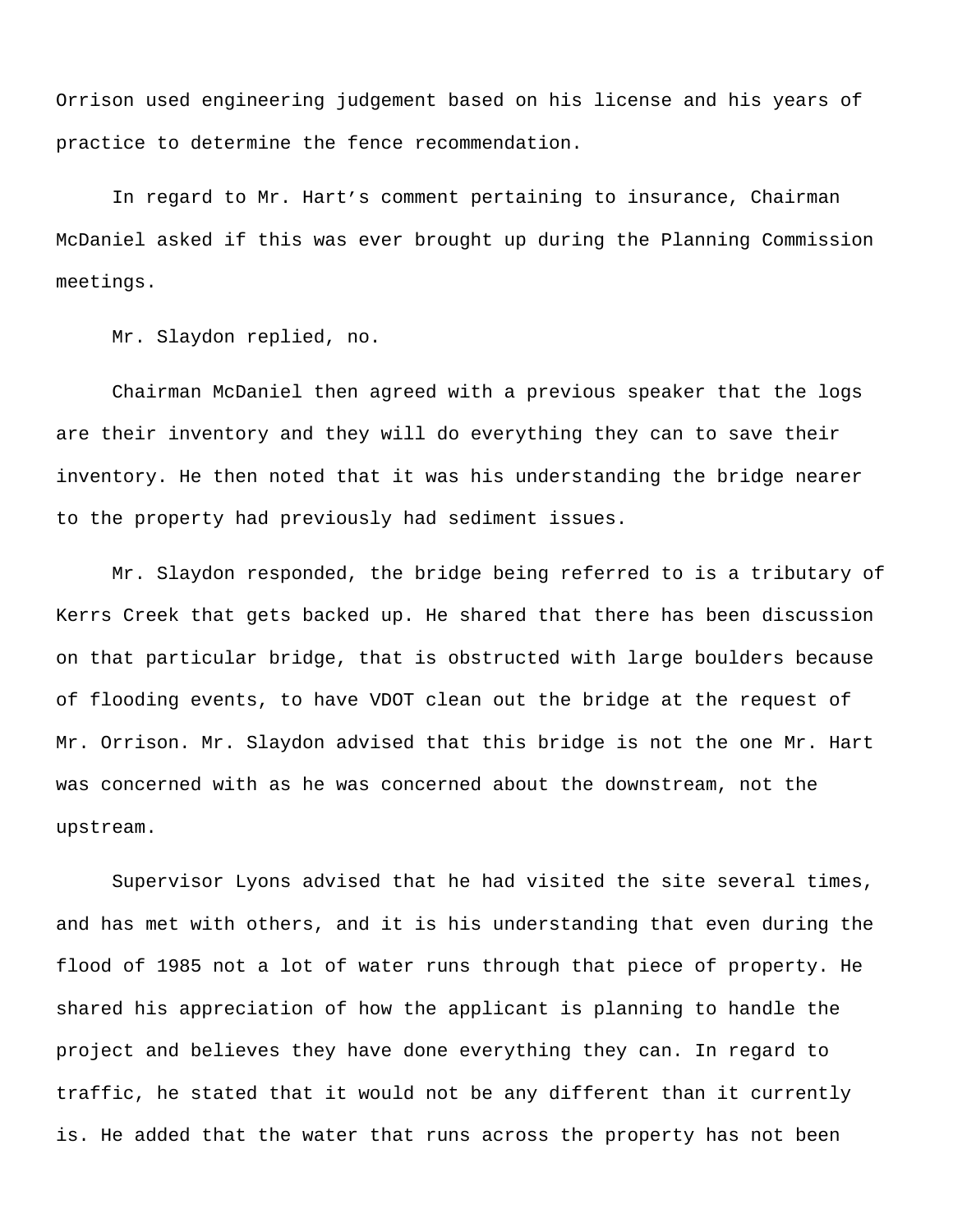water from the creek but water from across the road as the path it usually takes is blocked.

Supervisor Lyons made a motion to adopt the ordinance adding the following language as provided by Mr. Slaydon: "In addition to adhering to the site preparedness on plan referenced above, it shall be a violation of the special exception permit for any logs to be displaced from the property during high water/flooding events." Supervisor Ayers provided the second.

Chairman McDaniel asked Mr. Slaydon what the repercussions would be if the language is added and logs leave the property during flooding.

Mr. Slaydon responded, potential civil penalties and or revoking the Special Exception Permit. He stated that this is uncommon, and noted that they would start with civil penalties if it gets to that point.

Chairman McDaniel asked Mr. Slaydon to clarify what "off the property" meant. He asked if it would be considered off the property if a log were to lean over the fence or washed down 100'.

Mr. Slaydon replied, "off the property" would mean off the property.

Chairman McDaniel stated that he was for the project and issuance of the Special Exception Permit, just unsure how to acknowledge an act of God or a historical flooding event.

Mr. Slaydon responded, the Planning Commission had a lot of discussion on prohibiting this use in the floodplain. He added discussion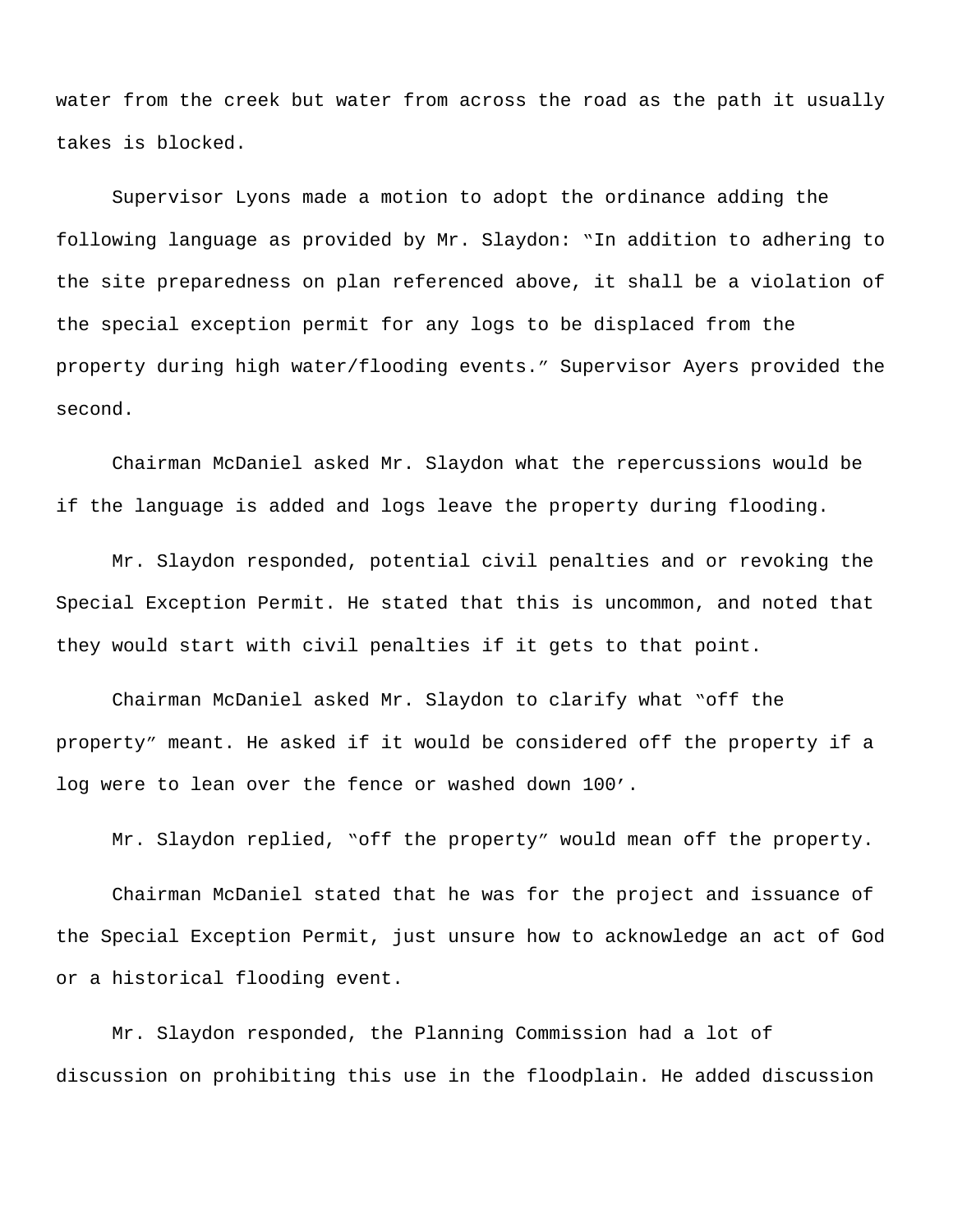then went to the Planning Commission to the Board of Supervisors and was referred back to the Planning Commission.

Supervisor Lewis stated that he was not in favor of adopting the ordinance with the added language and asked County Attorney Vickie Huffman if there is a certain period of time this could not be brought up again should the motion be defeated.

Ms. Huffman responded, 12 months. She the explained to Supervisor Lewis that, if he wanted to approve the motion but with change, he could make a motion to amend the current motion on the floor. If that motion passes, she added, then the Board can make another motion to amend to motion on the floor with the change.

Supervisor Ayers asked why the motion needed to be amended as the Board allowed such business in a flood plain because there would be a plan to keep logs on site. She stated that the applicant has provided a plan and said they would keep the logs on site, and asked why it is a problem to give them repercussions if they don't. She added that the repercussion would simply be to request a change to the plan.

Supervisor Day replied that it would be an act of God or nature if a flood comes and we shouldn't penalize the business because they are a victim of a flood.

Supervisor Lewis added that the applicant was required to have an engineering study which is an additional step compared to others. He stated that the applicant would be required to adhere to that plan or it could necessitate a violation.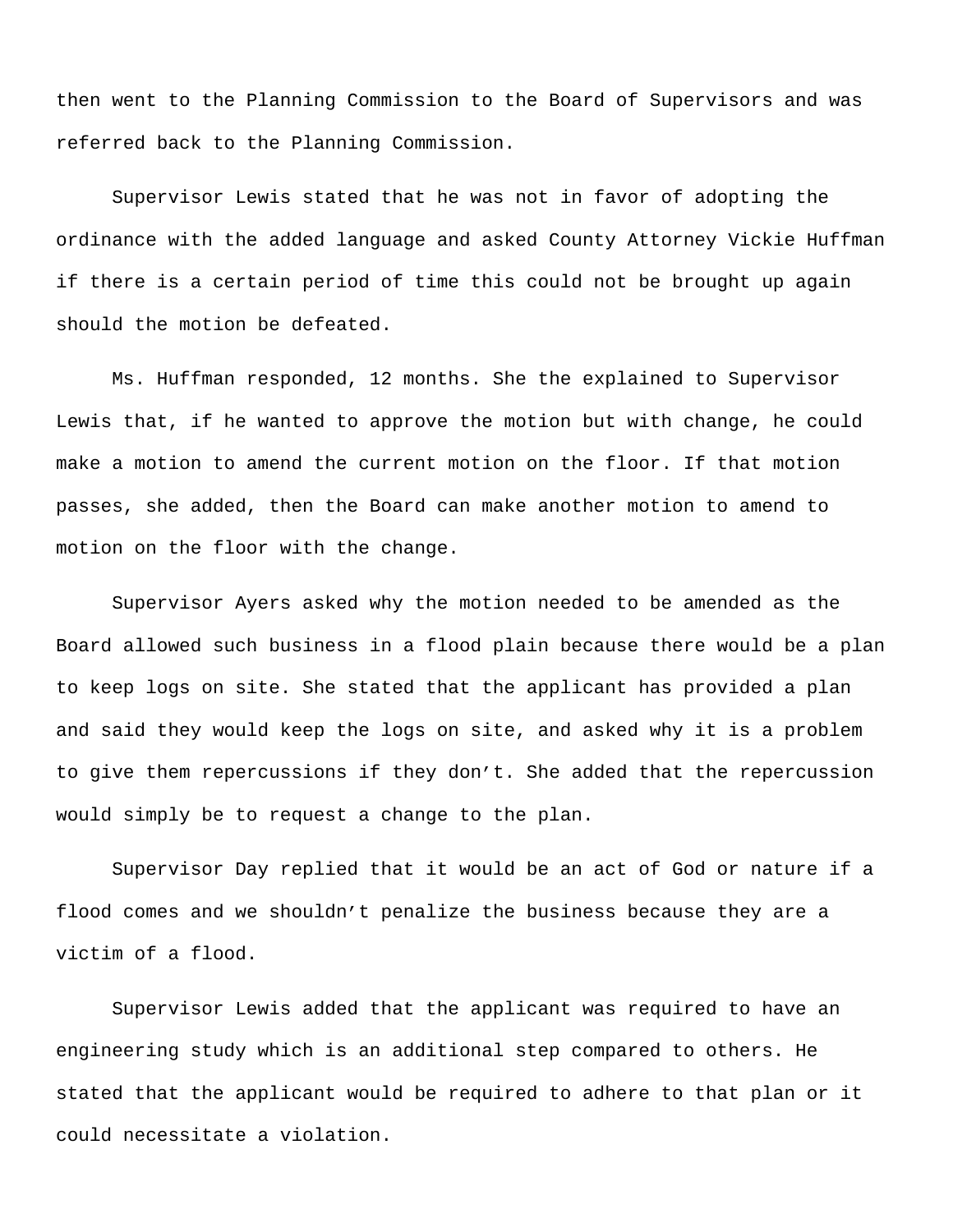Supervisor Ayers commented that authorizing such a business in a flood zone is dangerous and the plan suggests they will comply and keep logs on site but neighbors need to see something that holds them accountable. Further, she added, holding applicants accountable for violation is not uncommon. She stated that any new owners would need to also comply or a violation be issued.

Supervisor Lyons asked Mr. Slaydon to explain what occurs when there is a violation.

Mr. Slaydon explained that the Office of Community Development would write a zoning violation letter and the landowner has the right to appeal the letter with the Board of Zoning Appeals. He further explained that if they do not appeal the letter, it just goes in their file.

Mr. Worley advised that chances of flooding in this area are 1 percent in any given year.

Mr. Slaydon noted that the Board of Supervisors has stated that they like to review each Special Exception Permit on a case-by-case basis when in the flood zone.

Chairman McDaniel asked Mr. Slaydon if the applicant was made aware of the draft language regarding the violation if logs are removed off site during a flooding event.

Mr. Slaydon replied, yes, and there was not much concern expressed on the proposed amendment.

Supervisor Day called for the question.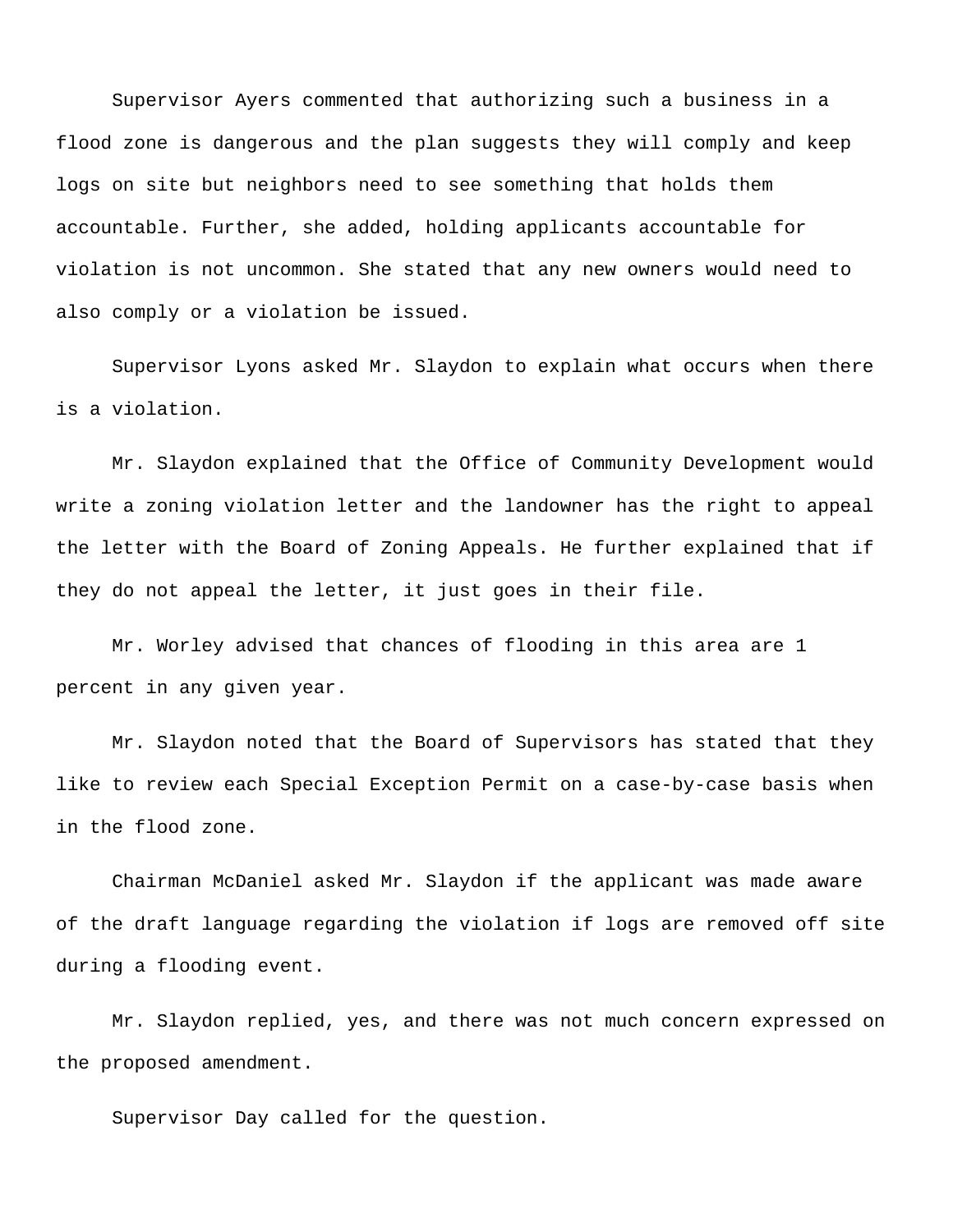Supervisor Lyons asked Mr. Beverly if he had an issue with the added language.

Mr. Beverly responded that they had an engineering study completed but there is no guarantee when it comes to flooding. He noted that the houses built along that creek were engineered in the floodplain and there was no guarantee they would not be washed down by flooding.

In regard to houses built in a floodplain, Mr. Slaydon advised that you can build in the floodplain with a base flood elevation and build the house up on elevated footers; and in addition, required to be one foot above the 100-year floodplain. He stated that staff was expecting that type of engineering on this particular application but did not receive it. He further stated that staff does not know the base flood elevation or velocity of the water. Mr. Slaydon advised that the Planning Commission made significant modifications to the fence plan after the engineer submitted. Those modifications included changing the number of poles from 4 to 5 and wooden poles to I-beams.

Mr. Beverly asked that the requirements be fair with their business in comparison with other businesses in the County that are in the floodplain.

Chairman McDaniel stated that the current Board may issue a violation one day but Supervisor's change. He shared his concern about the wording to revoke the permit. He stated that, if they are putting all their time and energy into fixing the property to abide with the engineering report,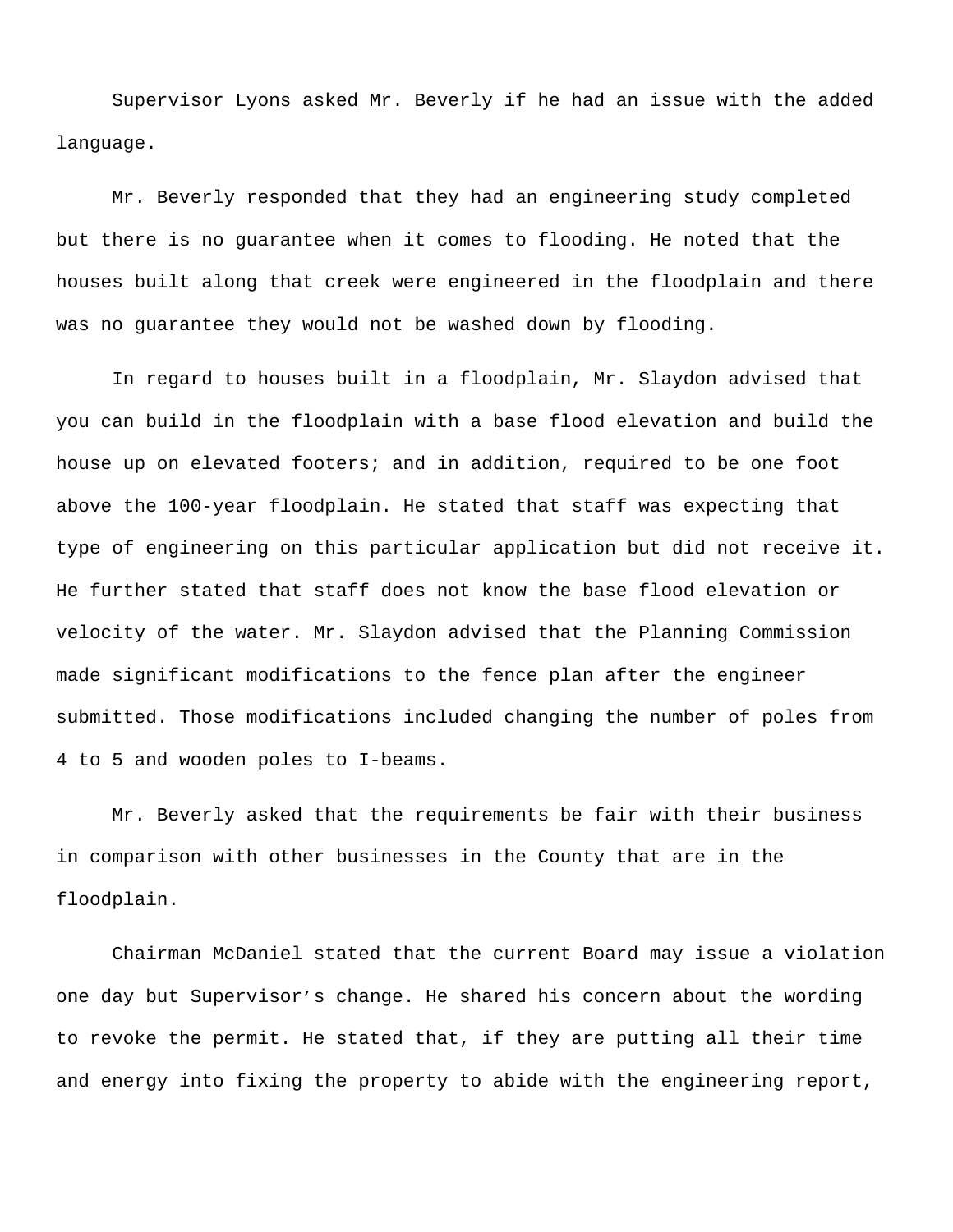we should hold them accountable when not in compliance but not revoke their permit so they can continue to conduct business.

Supervisor Lyons agreed he did not think that was the Board's intention and we should hold them accountable for a violation which usually begins with a letter. He then asked Mr. Slaydon if a permit has ever been revoked for an initial violation.

Mr. Slaydon replied, not in the 19 years he has worked for the County.

Ms. Huffman advised that such action would require presentation to the Board, and allow for public comment.

Supervisor Lewis asked Ms. Huffman if there was precedence.

Ms. Huffman stated she could not think of a similar situation to compare what is being considered. She added that this is fairly unique and she believes the entire process has been unique in terms of addressing what the requirements should be for a business like this. She added that the Special Exception process is set up so that the Board can consider conditions that relate directly to the situation and on that given property.

Supervisor Lewis moved that the Board amend the previous motion to not include the additional language and to consider what was originally presented. Supervisor Day seconded this motion.

Mr. Slaydon advised that amending the previous motion by removing the additional language of will remove the requirement to include the site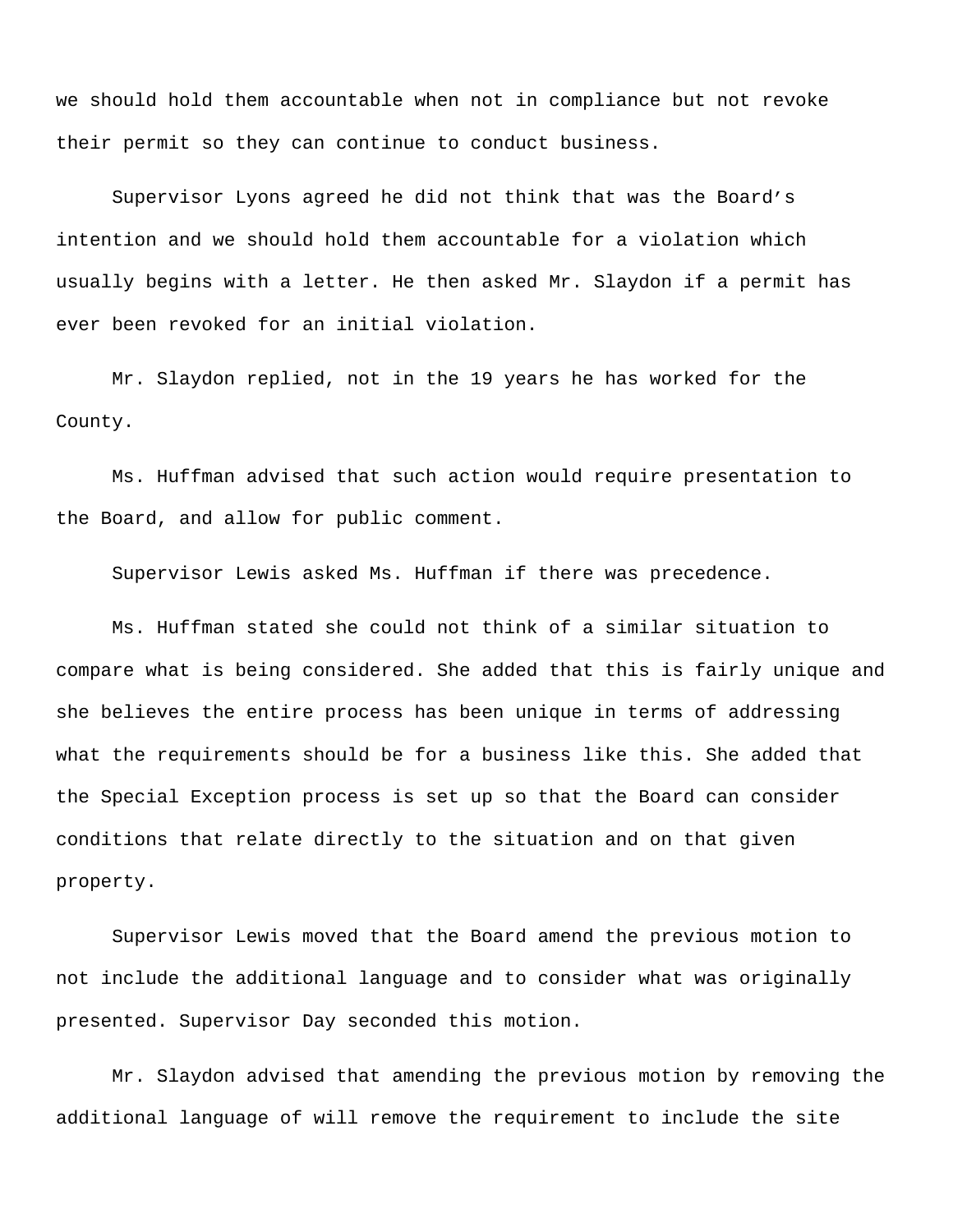preparedness notes in the conditions. He stated that he and Ms. Huffman would agree that it would be a good idea to include that requirement in the conditions. He stated that staff is not looking just for substantial compliance with the site preparedness but are looking for strict guidelines that what is included in those notes will happen.

Supervisor Lewis stated that he thought that language was already included in the conditions.

Supervisor Lyons advised that the language was not already in the conditions but he would support amending the motion to remove the violation portion and keep the requirement of having the site preparedness notes included in the conditions.

Supervisor Lewis moved to modify his previous motion to include the site preparedness notes in the ordinance as a condition.

Supervisor Ayers asked if it were correct to say the business would not be penalized for logs leaving the property even if they did not follow the site preparedness notes.

Mr. Slaydon responded, it would be a violation to not move the logs during storm warnings.

Supervisor Ayers asked if there were no financial penalty for noncompliance.

Mr. Slaydon replied, there certainly could be a financial penalty for noncompliance. He added that the goal is compliance.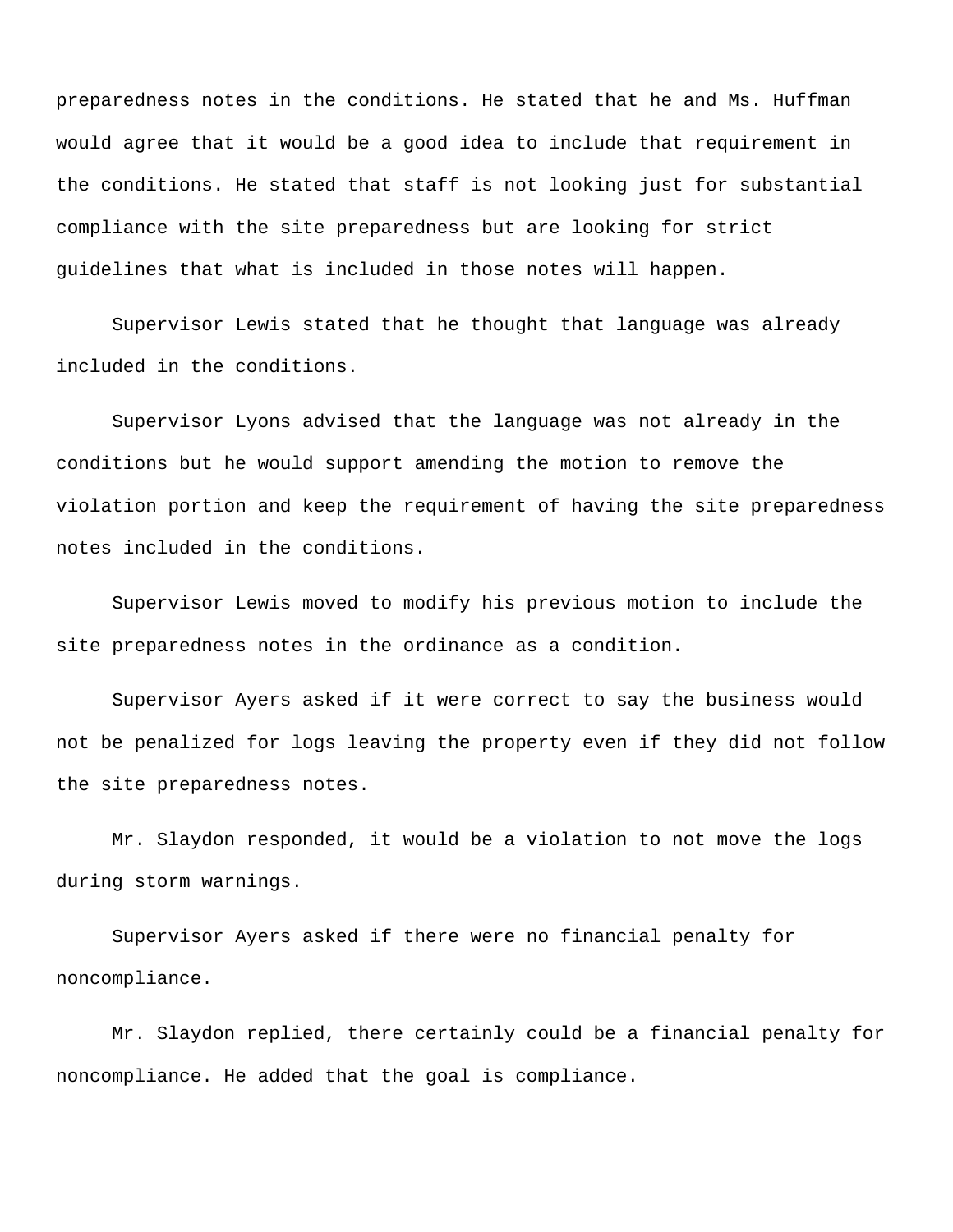The current motion on the floor was made by Supervisor Lewis to modify his previous motion to include the site preparedness notes in the ordinance as a condition. Supervisor Day provided a second to this motion. The motion to amend the original motion made by Supervisor Lyons and Seconded by Supervisor Ayers was approved by the following roll call vote by the Board:

Ayes: Lewis, Day, Lyons, McDaniel Nays: Ayers Absent: None Abstain: None

Supervisor Lyons moved to amend the original motion adding the condition for the site preparedness notes but not for violation for logs leaving the property. Supervisor Lewis provided the second, and the motion carried by the following roll call vote by the Board:

```
Ayes: Lyons, Lewis, Day, McDaniel 
Nays: Ayers
Absent: None
Abstain: None
```
# AT A REGULAR MEETING OF THE BOARD OF SUPERVISORS OF ROCKBRIDGE COUNTY, VIRGINIA, HELD AT THE ROCKBRIDGE COUNTY ADMINISTRATIVE OFFICES ON MONDAY, FEBRUARY 28, 2022

**Ordinance Granting a Special Exception Permit to Crown Hardwood Co., for Operation of a Wood Yard in the Agricultural and General Uses District (A-2), Located at 3505 West Midland Trail, on a 5.14-Acre Parcel of Land Owned by B.B. Ayers and Sons, Inc., Identified as Tax Map #46-A-62, in the Kerrs Creek Magisterial District**

**WHEREAS**, Crown Hardwood Co. has filed an application for a Special Exception Permit to

develop and operate a Wood Yard in the Agricultural and General Uses (A-2) Zoning District, on a 5.14-

acre parcel of land owned by B.B. Ayers and Sons, Inc., located at 3505 West Midland Trail in the Kerrs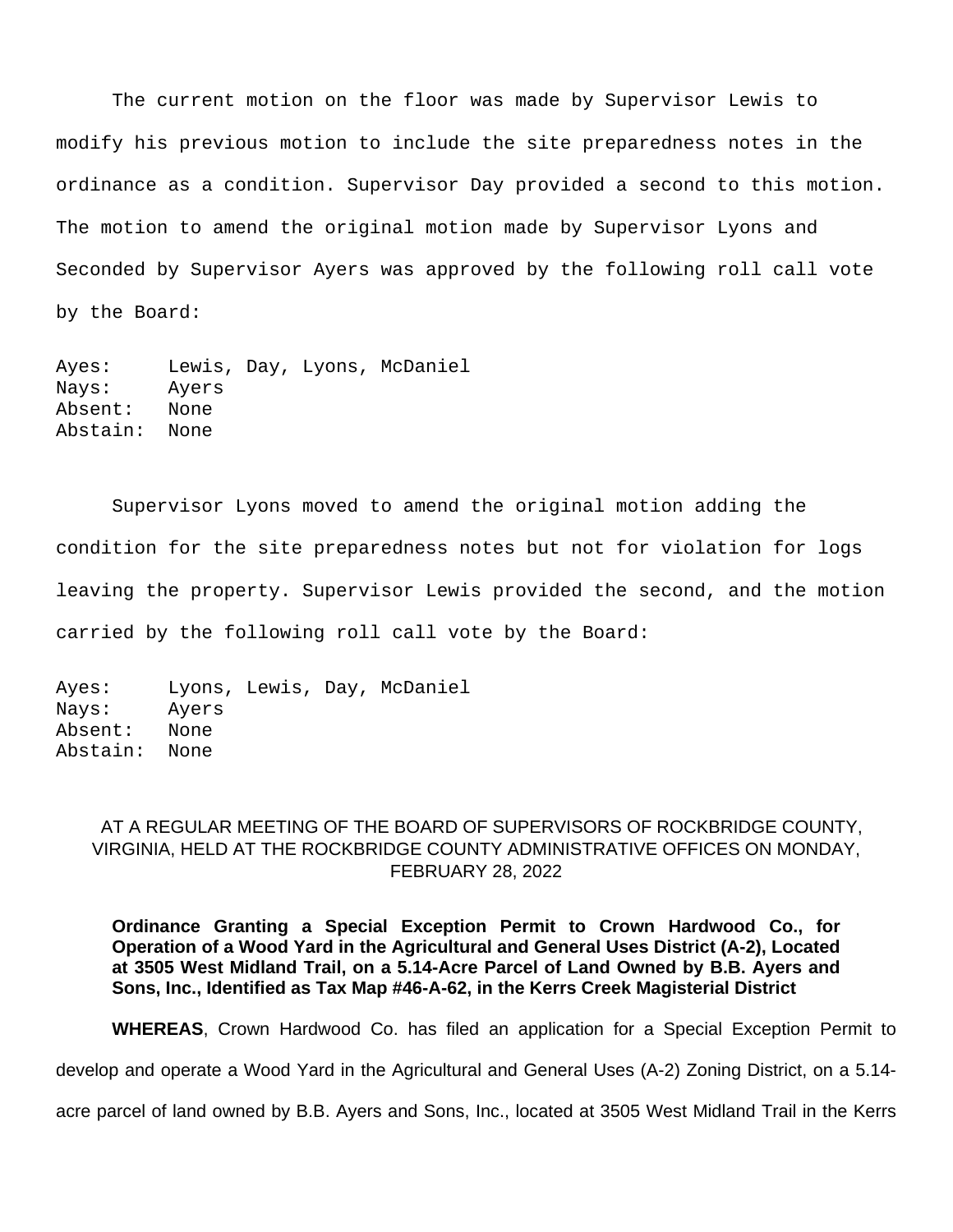Creek Magisterial District, and identified on the Rockbridge County Land Records as Tax Map #46-A-62; and,

**WHEREAS**, the Rockbridge County Planning Commission held a public hearing on this application on September 8, 2021, and recommended approval subject to specified conditions; and,

**WHEREAS**, the application was contingent upon approval of a text amendment to the Rockbridge County Land Development Regulations to allow Wood Yards in the Agricultural and General Uses (A-2) Zoning District, which was referred back to the Planning Commission for further consideration; and,

**WHEREAS**, Crown Hardwood requested that review of the special exception permit application be postponed during completion of the zoning text amendment process; and,

**WHEREAS,** by Ordinance adopted by the Board on December 13, 2021, the Rockbridge County Land Development Regulations were amended to define Wood Yards, to allow Wood Yards as a use by special exception in the Agricultural and Limited Uses (A-1) District and the Agricultural and General Uses (A-2) District, subject to the provisions of LDR Section 716.01, and to allow Wood Yards as a permitted use in the General Industrial (I-1) District; and,

**WHEREAS**, Crown Hardwood modified its site plans to address the requirements of LDR Section 716.01 for a Wood Yard in a flood hazard district; and,

**WHEREAS**, the Planning Commission held a second public hearing on the modified application on January 12, 2022, and recommended approval with conditions to the Board of Supervisors; and,

**WHEREAS,** after public notice pursuant to Va. Code § 15.2-2204 and § 802.03 of the Land Development Regulations, the Rockbridge County Board of Supervisors held a public hearing on the adoption of this Ordinance on February 28, 2022; and,

**WHEREAS**, the Board of Supervisors, after review of the application and all other documentation submitted by the applicant, the Planning Commission and the public, after due consideration to the presentations and comments at the public hearing hereon, and after evaluation of the factors set forth in §802.03-5 of the Rockbridge County Land Development Regulations, finds and determines that the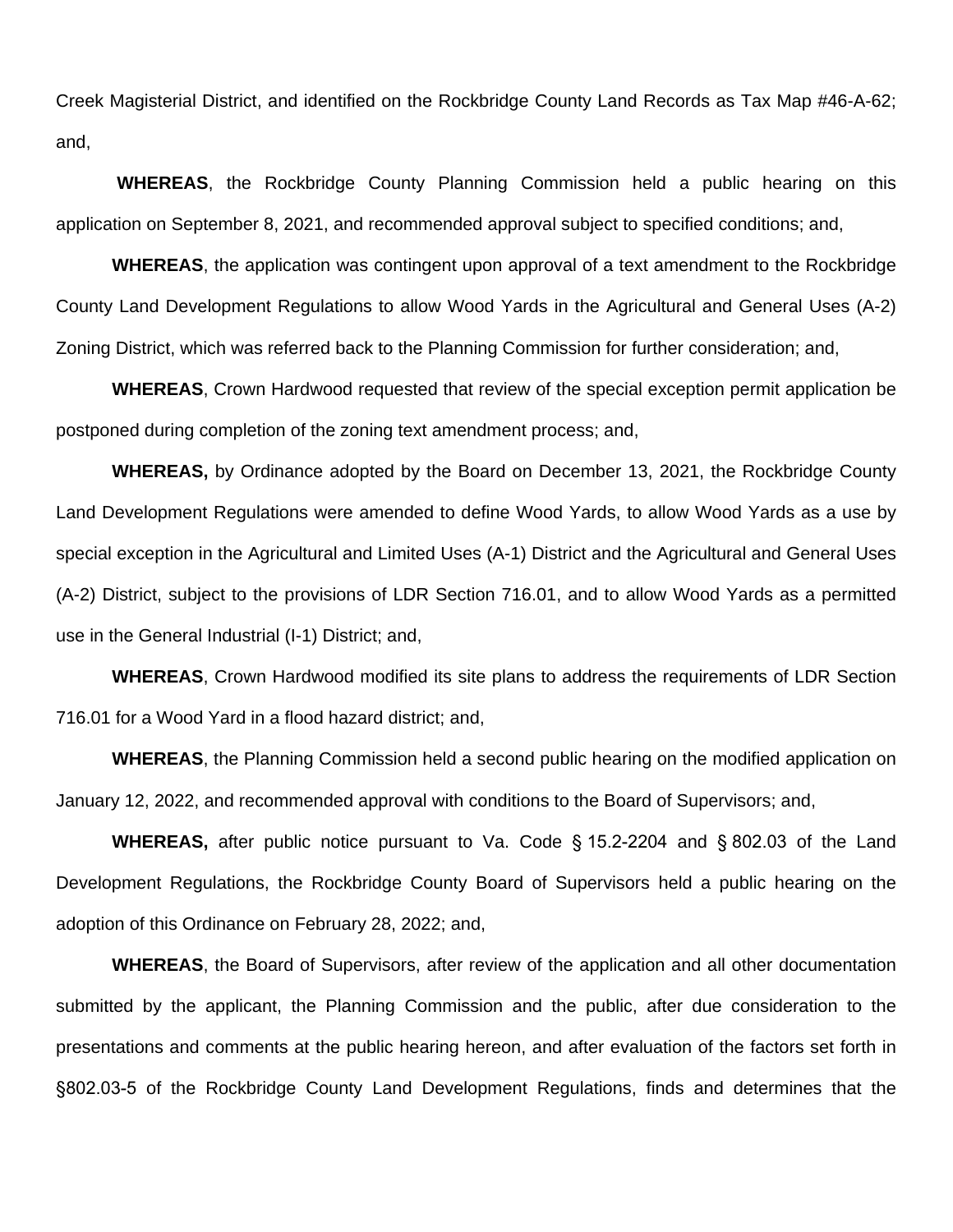proposed use, with the herein specified conditions, is consistent with the Comprehensive Plan, the policies of Rockbridge County, and the public interest.

NOW, THEREFORE, BE IT ORDAINED by the Board of Supervisors of Rockbridge County, Virginia, as follows:

1. That the Board of Supervisors finds that the granting of a special exception permit to Crown Hardwood Co. to develop and operate a Wood Yard per Section 603.03-25 and Section 716.01 of the Land Development Regulations in the Agricultural and General Uses (A-2) Zoning District, on a 5.14-acre parcel of land owned by B.B. Ayers and Sons, Inc., located at 3505 West Midland Trail in the Kerrs Creek Magisterial District, is substantially in accord with the Comprehensive Plan of the County adopted pursuant to the provisions of Section 15.2-2232 of the Code of Virginia (1950, as amended) and said special exception permit is hereby approved, with and subject to the conditions set out in Exhibit A attached hereto and incorporated herein by reference.

2. That this ordinance shall be effective on and from the date of its adoption. All ordinances or parts of ordinances in conflict with the provisions of this ordinance shall be, and the same hereby are, repealed.

Adopted this 28th day of February, 2022.

# EXHIBIT A

# CROWN HARDWOOD CO. SPECIAL EXCEPTION PERMIT CONDITIONS FOR WOOD YARD

- 1. Substantial Compliance with the plan prepared by Perkins and Orrison titled Crown Hardwoods Co., INC. "Site & Special Exception Plan" dated December 20, 2021, and revised on December 29, 2021, January 9, 2022, and January 20, 2022.
- 2. No use of machinery, grading or sorting of logs, loading or unloading of trucks, or other activities creating excess light or noise shall be conducted between the hours of 10 P.M. and 6 A.M., with the exception of one to two idling trucks waiting to be unloaded.
- 3. Sunday operations shall not be allowed and no equipment shall be used on Sundays except as needed for the following permitted activities:
	- a. Property maintenance and repairs
	- b. Equipment repairs, maintenance, installation and improvements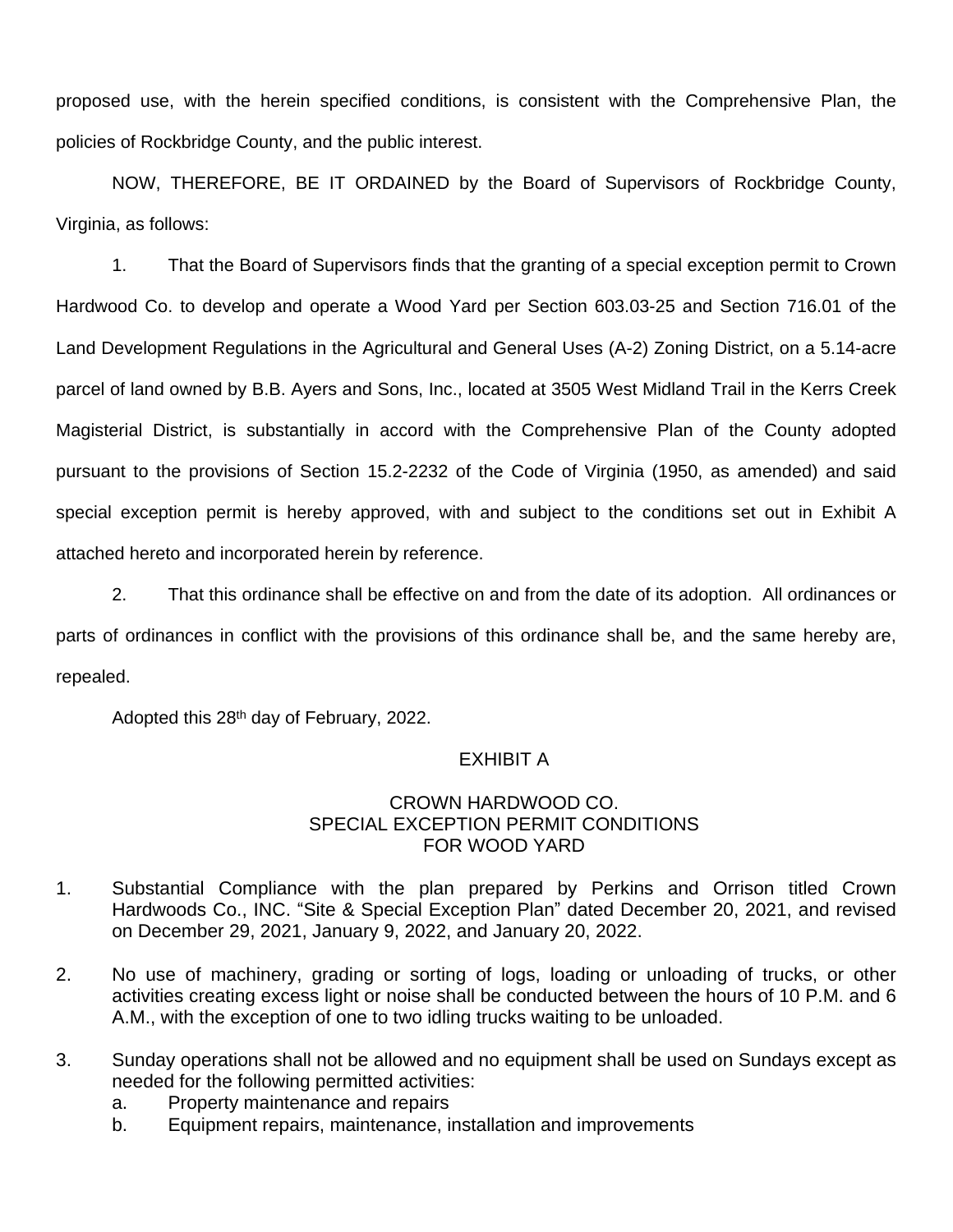- c. Log grading and scaling, not to include sorting. Exterior activities that produce noise shall be limited to between the hours of 12:00 noon to 4:00 P.M.
- 4. Owner shall adhere to the Site Preparedness on the "Site & Special Exception Plan" referenced in Condition #1.
- 5. Conditions #2 and #3 will not apply during preparing site for potential flooding.
- 6. The log yard is to be watered down as needed to control dust.
- 7. Approval contingent on erosion and sediment/stormwater management and Virginia Department of Transportation approvals.

**Thunder Bridge Campground LLC – (1425 Arnolds Valley Road, Natural Bridge Station, Virginia) - Application for a Special Exception Permit for a Cultural Art Center in the Agricultural Transitional (A-T) Zoning District:**

Mr. Slaydon reviewed the agenda item which included the following information:

"At the October 13, 2021 Planning Commission Meeting, after hearing the request from Mr. James Panabaker, the Commission directed staff to research and prepare information concerning the definition of a Cultural/Music Center to expand the definition to include a cultural art center. Mr. Panabaker is the owner of Thunder Bridge Campground and would like to have to ability to rent spaces to artists and have the ability for those artists to hold workshops and art shows.

At its January 12, 2022 meeting, the Planning Commission recommend approval of the proposed zoning text amendment that provides for Cultural Art Centers by special exception in the Agricultural and General Uses (A-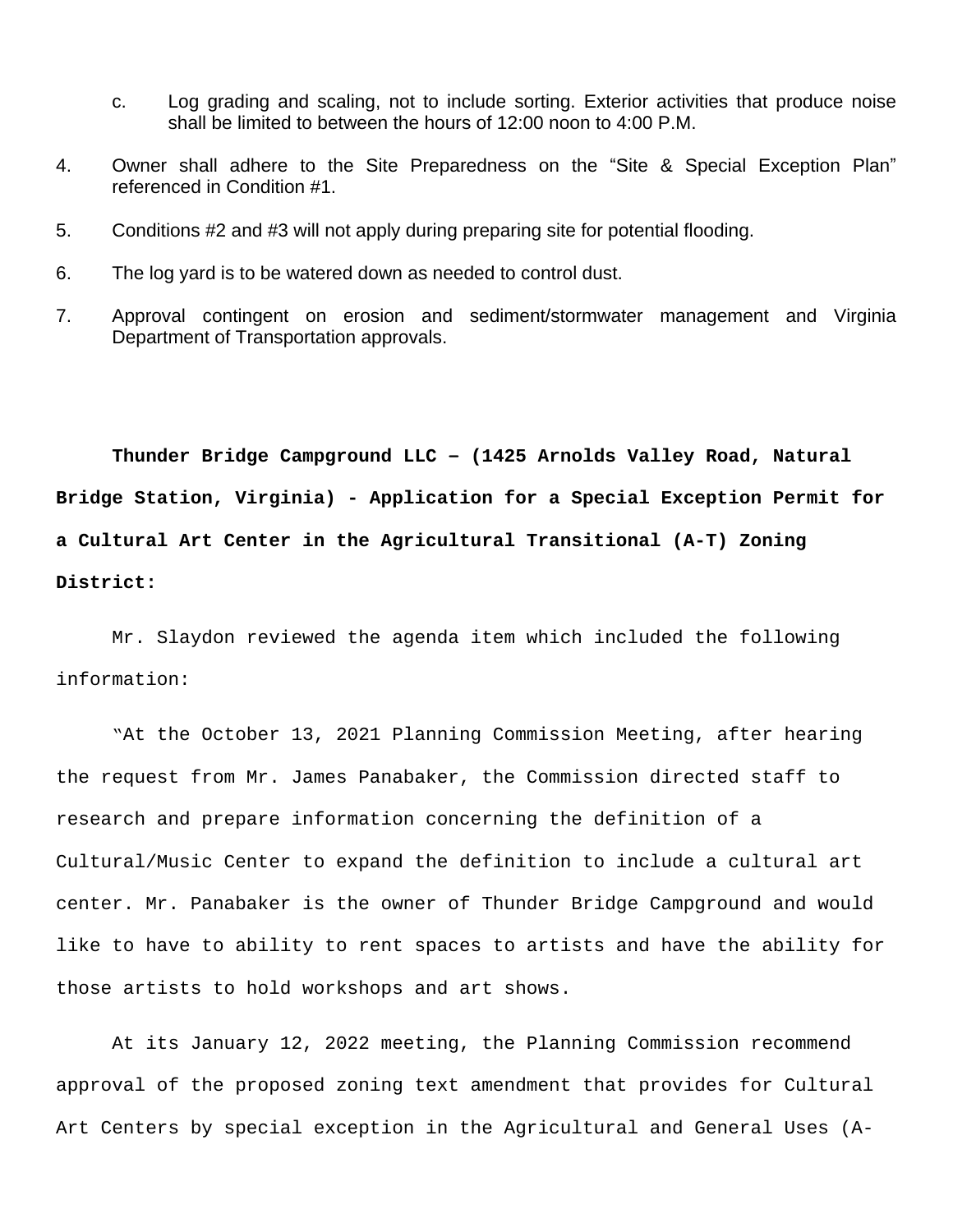2) Zoning District and the Agricultural Transitional (A-T) Zoning District. At its January 24, 2022 meeting, the Board of Supervisors approved the zoning text amendment.

Per section 302.56 of the County of Rockbridge Land Development Regulations, a Cultural Art Center is defined as a facility, or group of facilities, where a leasing fee or an admission fee is charged and groups or individuals gather for the purpose of participating in the creation of or enjoying arts and/or crafts, either within an enclosed structure or its vicinity, and where art shows, craft shows, and classes/demonstrations may be held.

With the zoning text amendment finalized, Thunder Bridge Campground LLC has made an application for a special exception permit in order to develop and operate a Cultural Art Center. The property is located in the Agricultural Transitional (A-T) Zoning District. Per section 608B.03-13 of the County of Rockbridge Land Development Regulations, a Cultural Art Center is a use by special exception in the A-T District. The property (1425 Arnolds Valley Road, Natural Bridge Station, VA 24579) is on the eastside and westside of Arnolds Valley Road (Route 759), approximately .41 miles south of the intersection of Arnolds Valley Road (Route 759) and Back Run (Route 781) and is further identified as tax map number 113-A-7 (94.651 ac. per tax records). The property is located in the Natural Bridge Magisterial District.

Per the enclosed plans, plans include utilizing existing buildings on the property for rental space for artists and craftspeople to create arts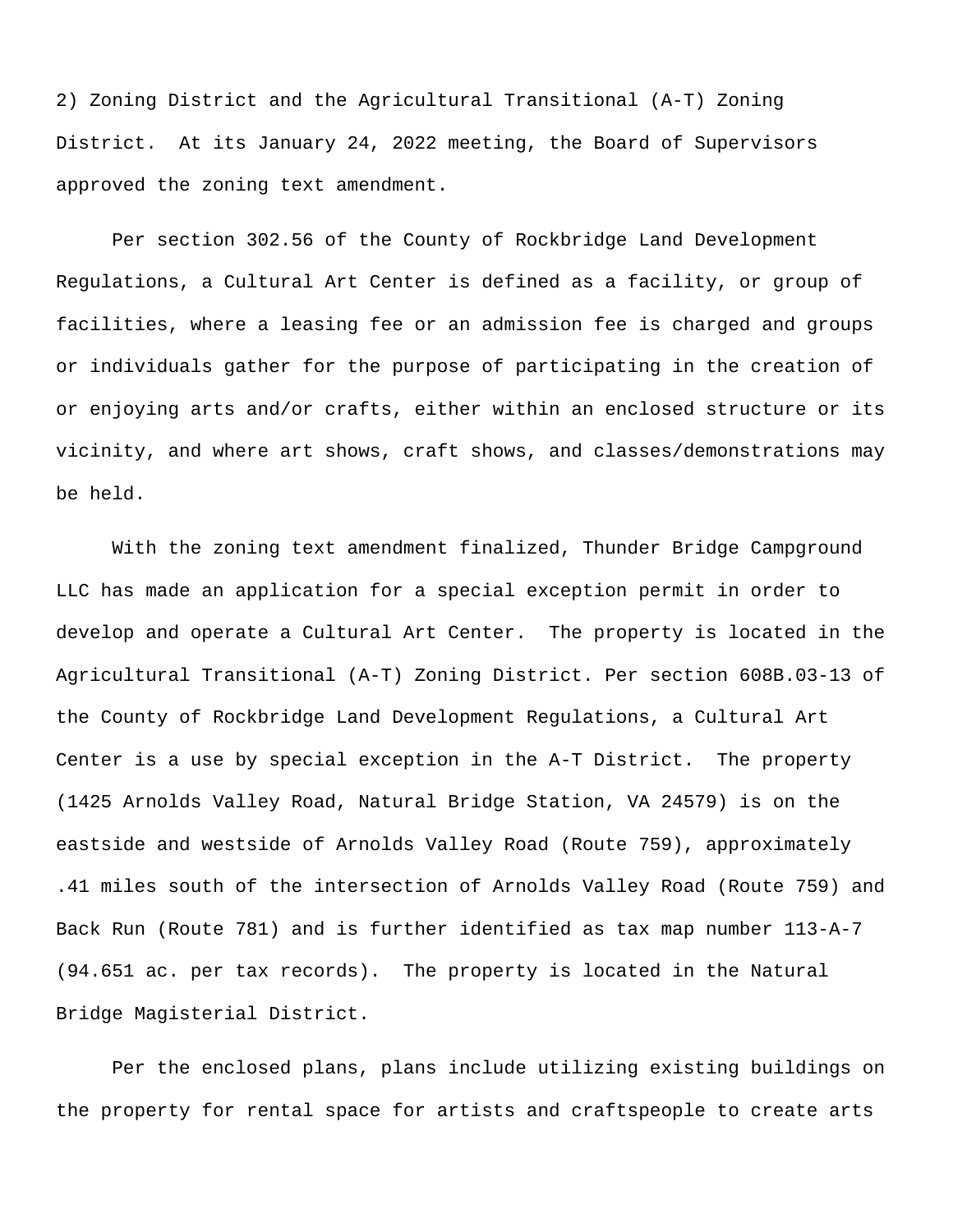and crafts, display/sell the arts to the public through art/craft shows on the property. Additionally, the use would allow for the artist and craftspeople to host classes and demonstrations. The applicant has identified seventeen buildings, including cottages, barracks, and classroom buildings that would be utilized for the Cultural Art Center. The applicant states that they anticipate accommodating two studios in each structure

On February 9, 2022, the Planning Commission held a Public Hearing and has recommended approval of the special exception application with the following conditions:

1. Substantial compliance with development plan titled Thunder Bridge Cottages, Barracks, and Classroom Buildings, dated February 9, 2022.

2. Cultural Art Center limited to 34 art and/or craft studios.

3. Cultural Art Center limited to 36 events - art shows and/or craft shows - per calendar year.

4. Owner and tenants shall not engage in any large-scale production.

5. Adequate off-street parking facilities and traffic controls will be provided. No parking along Arnolds Valley Road (Route 759).

6. All trash shall be taken directly to the landfill and not to County collection centers or County green boxes.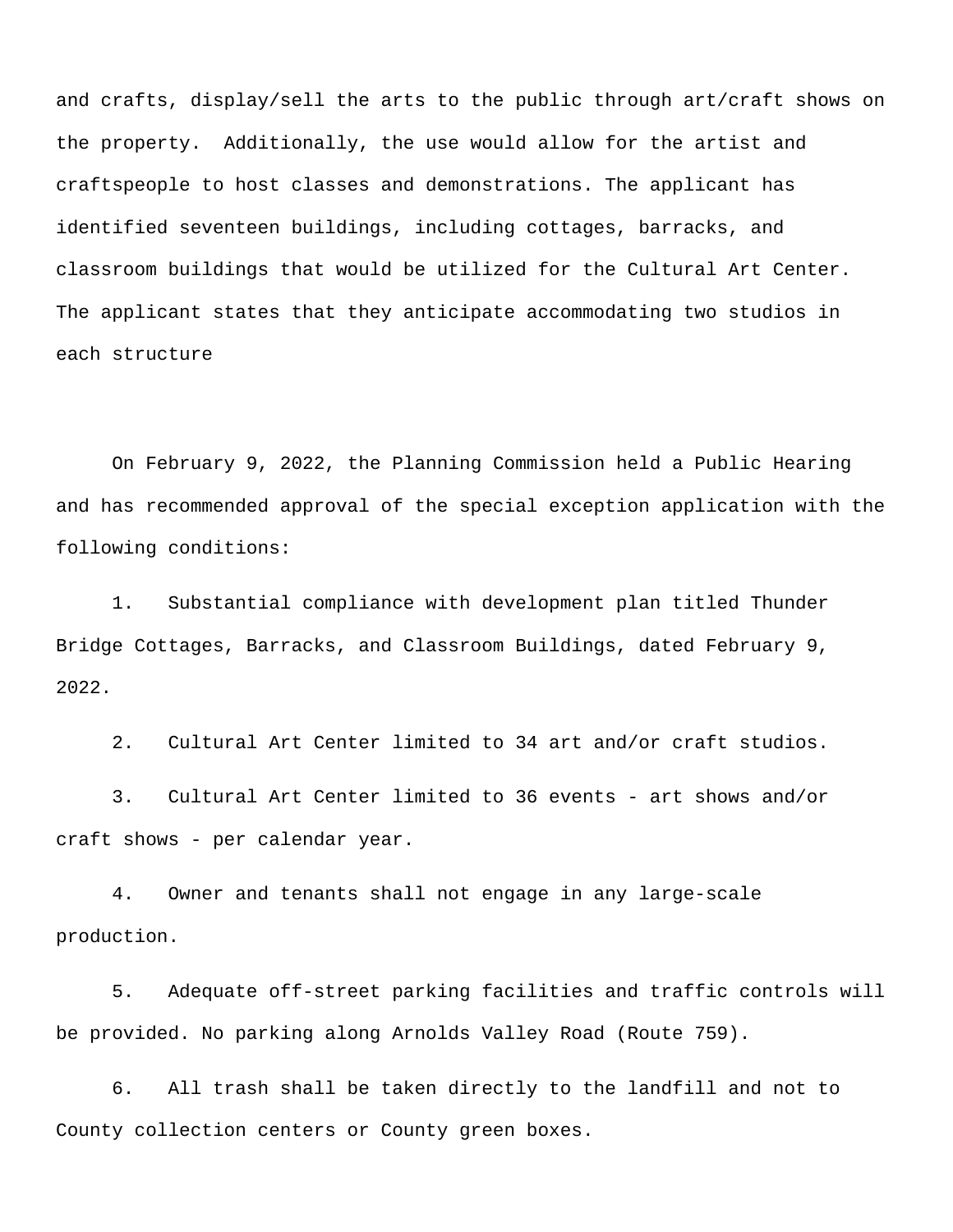7. Lighting shall be in compliance with 1303.00 of the Rockbridge County Land Development Regulations.

8. Approval contingent on Virginia Department of Transportation (VDOT), Health Department, and Building Department approvals."

Mr. Panabaker urged the Board to approve the application for a Cultural Art Center special exception. He stated that on May 24, 2021, the Board approved the special exception for a campground and private seasonal camp and the approval incorporated the plan that was submitted that specifically mentioned the buildings to be used for athletic and exercise activities, arts, crafts, and music. However, the Planning Department determined that any use of the buildings needed to be related to the campers, and wanted to be able to offer access to the general public, they worked together on the Cultural Arts Center Zoning Text Amendment approved last month. Mr. Panabaker stated that he then applied for this cultural arts special exception and the Planning Commission received at least 30 letters supporting the special exception including many from neighbors. He then referenced some of the letters which were read at the Planning Commission meeting.

Chairman McDaniel opened the public hearing at 7:15 p.m.

Mr. Slaydon read aloud the following emailed comments sent to the Board of Supervisors citizens comments email:

 "To: Mr. Slaydon and members of the Rockbridge County Planning Commission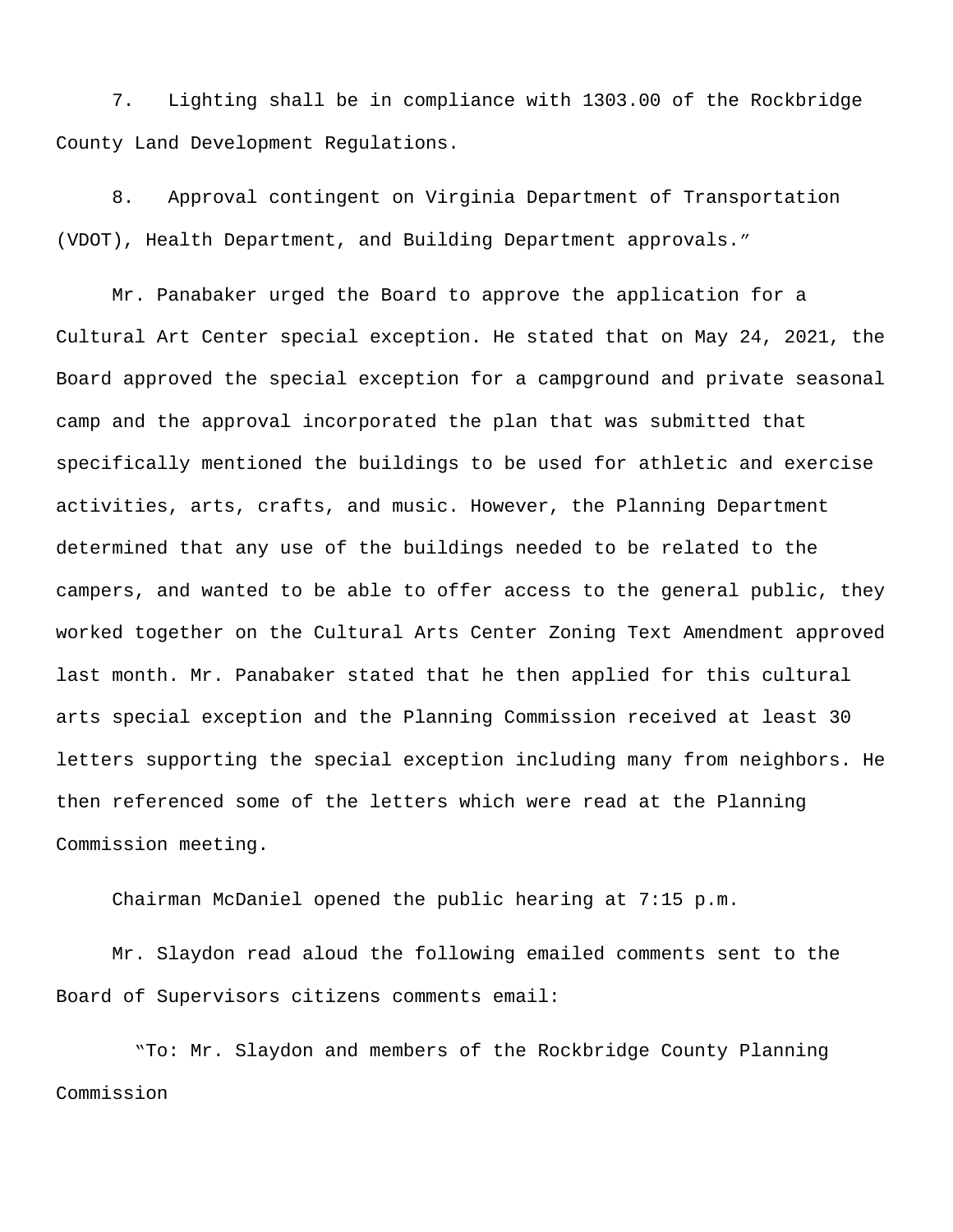I'm a Rockbridge County Resident who supports Thunder Bridge's Cultural Arts Center special exception. Opening their arts and craft studios to the general public will offer many benefits to the members of our community. It would be nice to be able to see adults and children coming and going to engage in arts and crafts activities.

Thank you,

Deneise P. Shafer

40 Manor View CT

Natural Bridge Station, VA 24579"

\*\*\*

"Mr. Slaydon and Members of the Rockbridge County Planning Commission,

My husband and I have lived in Rockbridge County for 20+ years. We were pleased when the Youth Correctional Facility on Arnold's Valley Road was purchased.

We support Thunder BRidge Cultural Arts Center special exception.

Opening the art studios and craft resources to the general public will offer many benefits to the members of the Rockbridge Community.

We would welcome the public and look forward to participating with our county residents at Thunder BRidge, engaging in the arts and creating crafts and art pieces at the Cultural Arts Center. These activities will benefit all residents, children, adults and even the older population.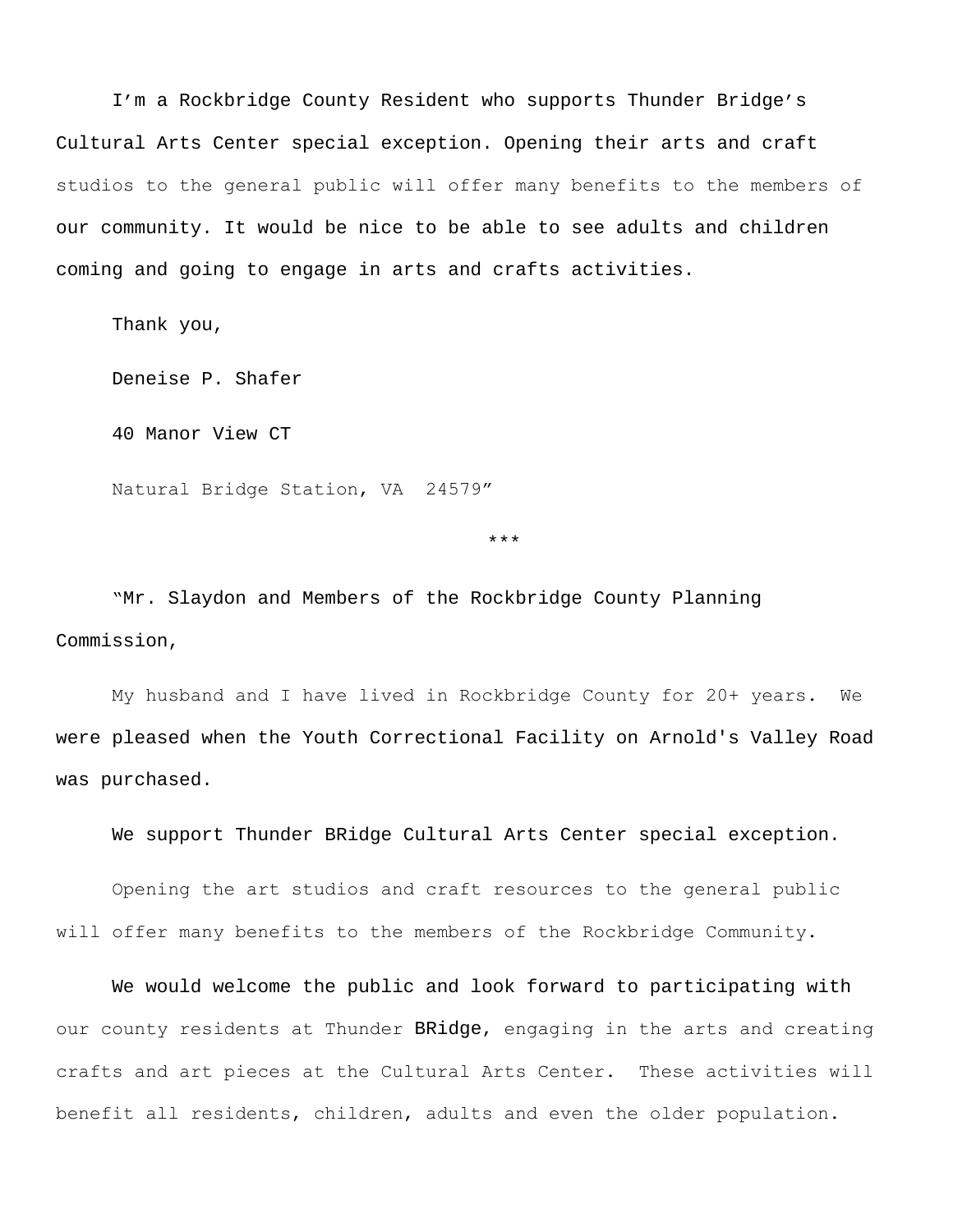Thank you for considering this special exception that will benefit the valley in positive ways.

Tom Craft

Wendy Brugger

236 Hill Cemetery Road

NBS, VA"

"Dear Mr. Slaydon and Members of the Rockbridge County Planning Commission,

I've learned that there's a proposal to create an Arts Center on the beautiful Rockbridge acreage that's now called Thunder BRidge.

\*\*\*

As an area resident, and artist, I'm writing to express my support. A cultural arts center, that welcomes residents from all our surrounding areas and, perhaps, will offer programs and arts opportunities for kids and families, is a needed opportunity for our beautiful area. We'd all benefit from the vibrancy and activities this kind of enterprise would encourage.

I'm asking that you consider granting a special exception for this proposal, and the opportunities it will generate.

Thanks so much,

Karen Waller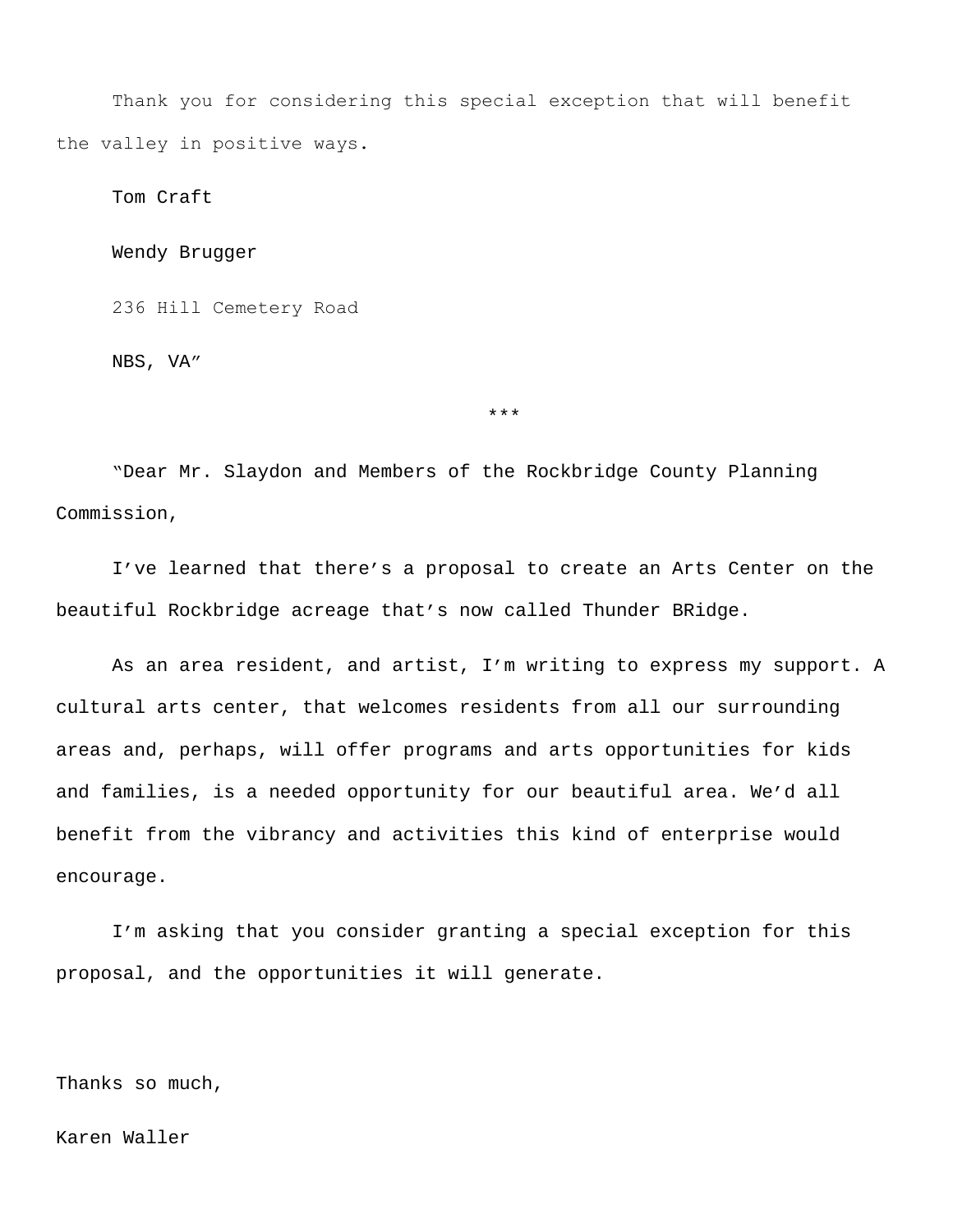172 Cold Run Dr., Lexington, VA 24450

757-375-0761"

\*\*\*

Mr. Slaydon advised that the Planning Commission did receive a large number (more than 30) of similar comments in support.

After checking to see if there were any online requests to speak (there were none) Chairman McDaniel closed the public hearing at 7:18 p.m.

Supervisor Lewis asked Mr. Slaydon if music would be included in what is being proposed.

Mr. Slaydon stated that, in his opinion, it would not be included.

Ms. Huffman advised that the application did not include anything regarding a music center and it was not advertized for a music center. She added that there are two very specific separate definitions and one could not be interpreted to mean the other.

Chairman McDaniel asked Ms. Huffman if the applicant would need to apply for a separate permit in order to have music.

Ms. Huffman replied, yes, and reiterated that they are listed as separate uses within that district.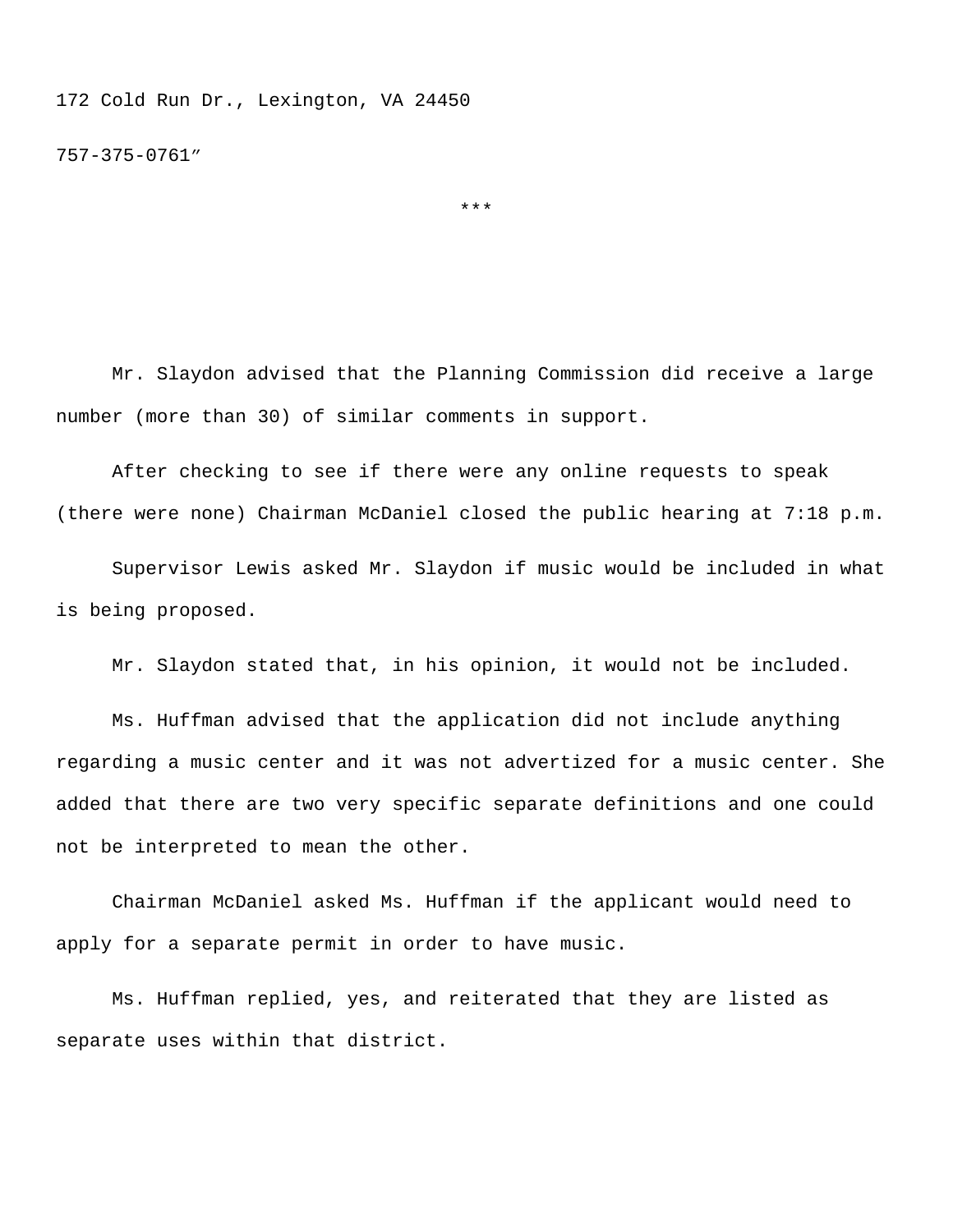Mr. Slaydon advised that they could apply for an outdoor music festival similar to Boxerwood which applies for an annual permit aside from the cultural music center definition.

Supervisor Lewis asked for further explanation of what is permissible for arts and crafts.

Mr. Slaydon stated that it would have to incorporate manual dexterity for a craft.

Mr. Suter compared weaving a wicker chair or a post and peg project creating a table or chair, it is different than stamping them out in production.

Chairman McDaniel advised that there is a woodshop on the property and maybe even an auto mechanic facility, and asked how teaching a class to area citizens about how to build a picnic table using the tools that are there is not a cultural experience having passed on knowledge to someone else.

Mr. Slaydon stated that it was made very clear before, during, and after the original presentation that the campers could utilize all the services as an amenity and provide some of these activities as amenities for the campers. He added that it would be completely different to lease out the amenities to non-campers. He advised that allowing a woodworking shop in an agricultural zone would be a separate text amendment.

Chairman McDaniel spoke to the applicants stating that, as they grow in their property and find new uses or ways that the property can be used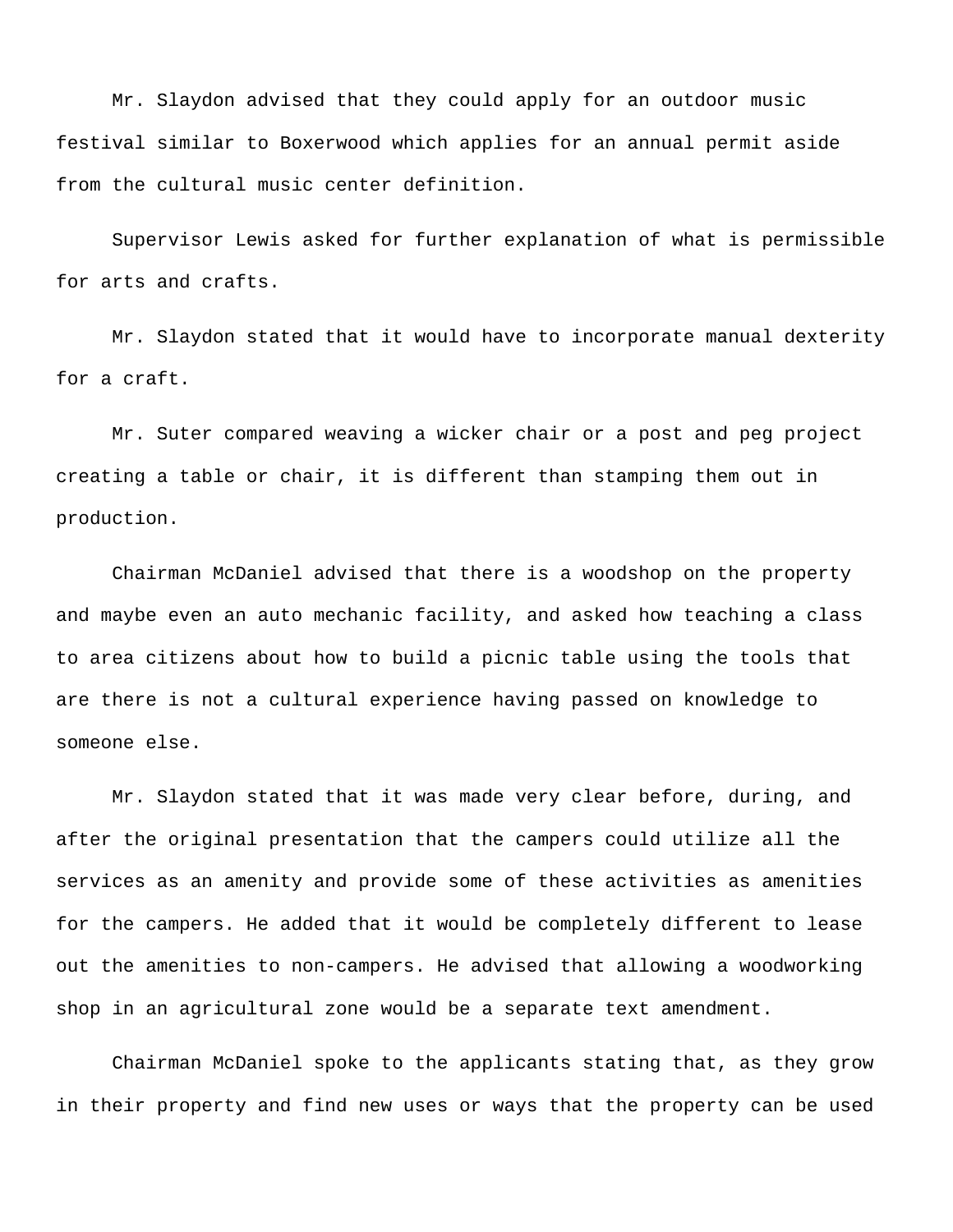by the citizens, please consult with him and he would be happy to bring it before the Board.

Supervisor Lewis moved to adopt the ordinance with the removal of the following condition: "Owner and tenants shall not engage in any largescale production." Supervisor Ayers provide the second, and the motion carried by the following roll call vote by the Board:

Ayes: Lewis, Ayers, Lyons, Day, McDaniel Nays: None Absent: None Abstain: None

AT A REGULAR MEETING OF THE BOARD OF SUPERVISORS OF ROCKBRIDGE COUNTY, VIRGINIA, HELD AT THE ROCKBRIDGE COUNTY ADMINISTRATION CENTER ON MONDAY, FEBRUARY 28, 2022

**Ordinance Granting a Special Exception Permit to Thunder BRidge Campground, LLC, to Develop and Operate a Cultural Art Center on a 99.08-Acre Tract of Land in the Agricultural Transitional (A-T) Zoning District, Located on the East and West Sides of Arnolds Valley Road (Route 759) and Back Run (Route 781), Identified as Tax Map #113- A-7 in the Natural Bridge Magisterial District**

WHEREAS, Thunder BRidge Campground, LLC, the owner, has filed an application for a special exception permit to develop and operate a Cultural Art Center in the Agricultural Transitional (A-T) zoning district, located on the east and west sides of Arnolds Valley Road (Route 759) and Back Run (Route 781), on property identified as Tax Map #113-A-7, in the Natural Bridge Magisterial District; and,

WHEREAS, the Planning Commission held a public hearing on this matter on February 9, 2022, and

recommended approval with the specified conditions; and,

WHEREAS, legal notice and advertisement has been provided in accordance with §15.2-2204 of the

Code of Virginia (1950, as amended) and in accordance with the Rockbridge County Land Development Regulations; and,

WHEREAS, the Board of Supervisors has held a public hearing on this matter on February 28, 2022;

and,

WHEREAS, the Board of Supervisors, after review of the application and all other documentation submitted by the applicant, the Planning Commission and the public, after due consideration to the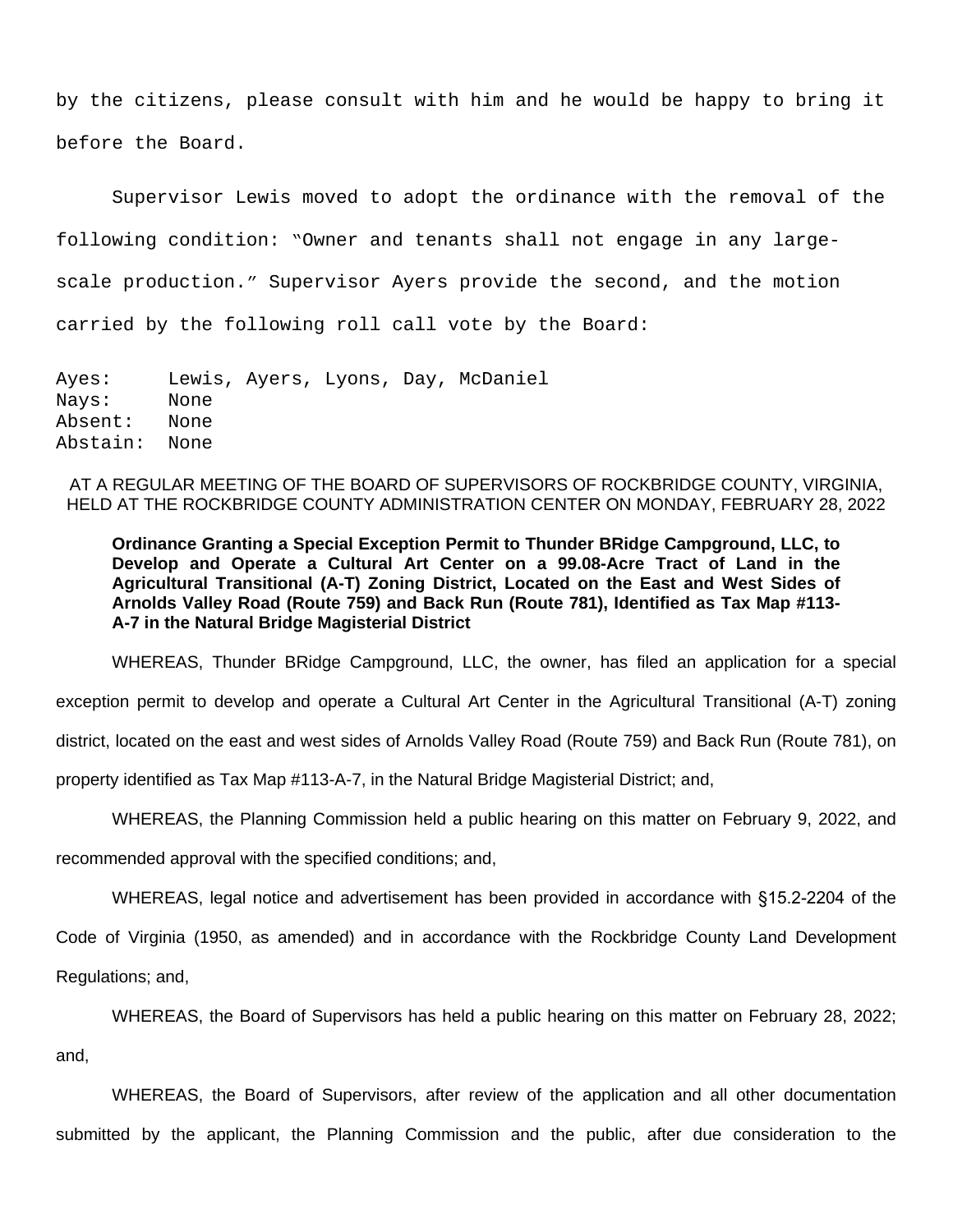presentations and comments at the public hearing hereon, and after evaluation of the factors set forth in §802.03-5 of the Rockbridge County Land Development Regulations, finds and determines that the proposed use, with the herein specified conditions, is consistent with the Comprehensive Plan, the policies of Rockbridge County, and the public interest.

NOW, THEREFORE, BE IT ORDAINED by the Board of Supervisors of Rockbridge County, Virginia, as follows:

1. That the Board finds that the granting of a special exception permit to Thunder BRidge Campground, LLC, to develop and operate a Cultural Art Center per LDR Section 608B.03-13, in the Agricultural Transitional (A-T) zoning district, on property located on the east and west sides of Arnolds Valley Road (Route 759) and Back Run (Route 781), identified on the Rockbridge County Land Records as Tax Map #113-A-7, in the Natural Bridge Magisterial District, is substantially in accord with the Comprehensive Plan of the County adopted pursuant to the provisions of Section 15.2-2232 of the Code of Virginia (1950, as amended), and said special exception permit is hereby granted and approved with and subject to the conditions set forth on Exhibit A attached hereto and incorporated herein by reference.

2. That this ordinance shall be effective on and from the date of its adoption. All ordinances or parts of ordinances in conflict with the provisions of this ordinance shall be, and the same hereby are, repealed.

Adopted this 28th day of February, 2022.

## **EXHIBIT A**

## **SPECIAL EXCEPTION PERMIT CONDITIONS**

## **Owner/Applicant: Thunder BRidge Campground, LLC,**

- 1. Substantial compliance with development plan titled Thunder Bridge Cottages, Barracks, and Classroom Buildings, dated February 9, 2022.
- 2. Cultural Art Center limited to 34 art and/or craft studios.
- 3. Cultural Art Center limited to 36 events art shows and/or craft shows per calendar year.
- 4. Adequate off-street parking facilities and traffic controls will be provided. No parking along Arnolds Valley Road (Route 759).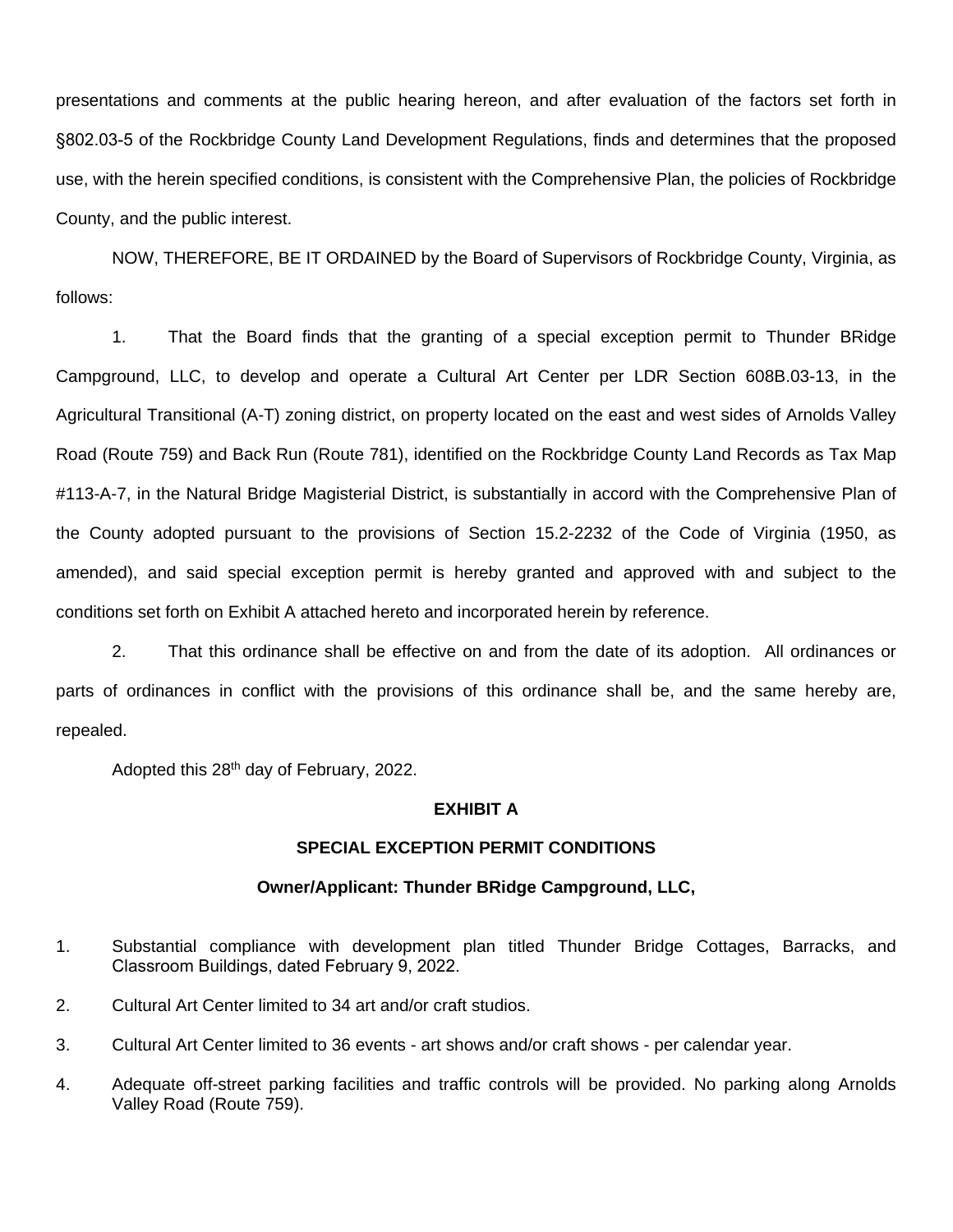- 5. All trash shall be taken directly to the landfill and not to County collection centers or County green boxes.
- 6. Lighting shall be in compliance with 1303.00 of the Rockbridge County Land Development Regulations.
- 7. Approval contingent on Virginia Department of Transportation (VDOT), Health Department, and Building Department approvals.

## **Closed Meeting:**

*Staff recommended changing the closed meeting language from what was advertised to the following:*

At 7:31 p.m., Supervisor Day moved to enter into a closed meeting as permitted by Virginia Code §2.2-3711(A)(3), discussion or consideration of a matter involving acquisition of real property for public purposes where discussion in open meeting would adversely affect the County's bargaining position or negotiating strategy. Supervisor Lyons provided the second, and the motion carried by the following roll call vote by the Board:

Ayes: Day, Lyons, Ayers, Lewis, McDaniel Nays: None Absent: None Abstain: None

Supervisor Day moved to reconvene in open session following the closed meeting. A second was provided by Supervisor Lyons, and the motion carried by the following roll call vote by the Board.

Ayes: Day, Lyons, Ayers, Lewis, McDaniel Nays: None Absent: None Abstain: None